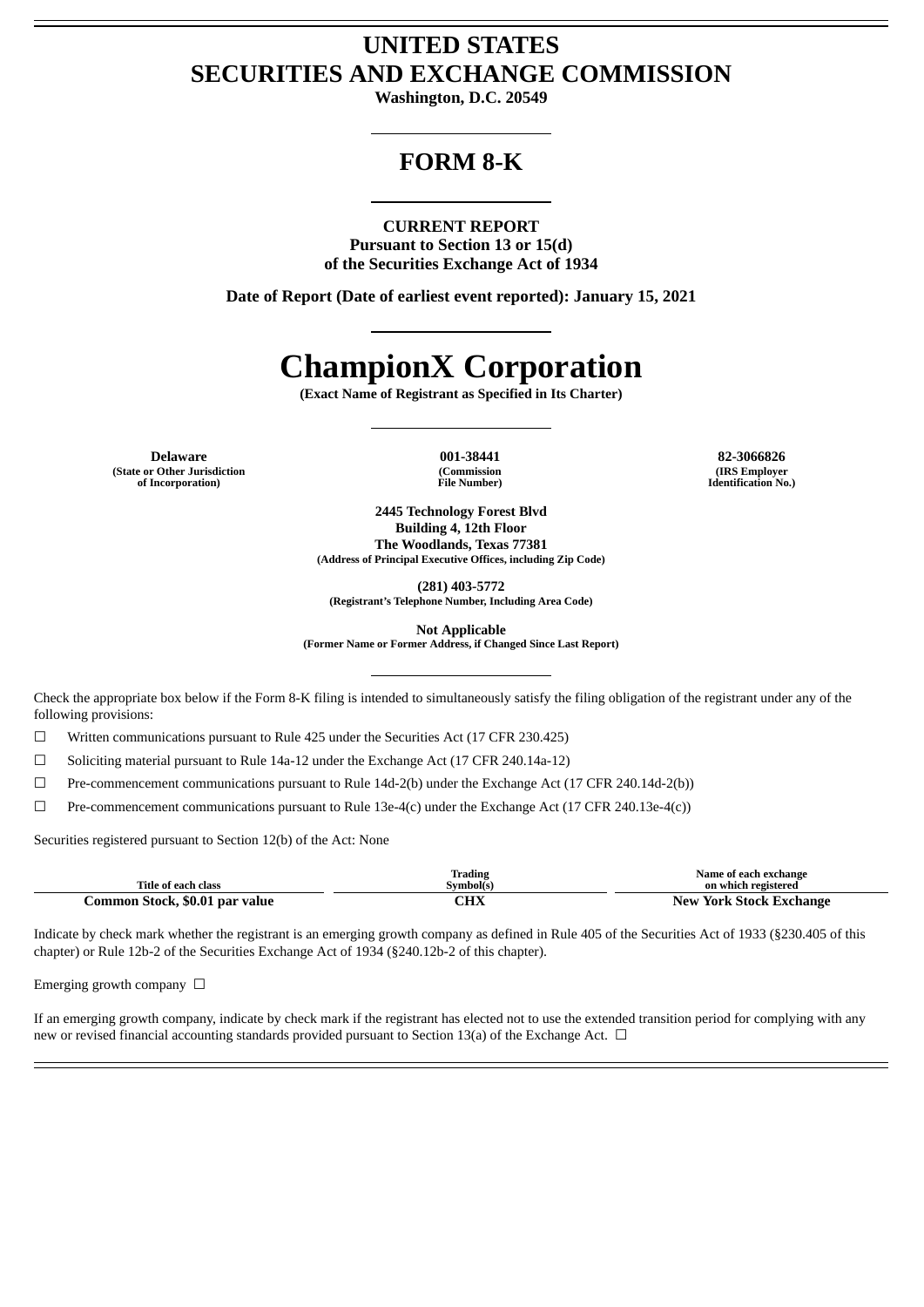#### Item 5.02. Departure of Directors or Principal Officers; Election of Directors; Appointment of Principal Officers; Compensatory **Arrangements of Certain Officers.**

(b) and (c) On January 19, 2021, ChampionX Corporation (the "Company") announced that, on January 15, 2021, Jay A. Nutt informed the Board of Directors of the Company (the "Board") that he would be retiring as Senior Vice President and Chief Financial Officer of the Company, effective as of February 1, 2021. On January 15, 2021, the Board appointed Kenneth M. Fisher to serve as Executive Vice President and Chief Financial Officer of the Company, effective as of February 1, 2021. Also on January 15, 2021, in connection with his appointment as Executive Vice President and Chief Financial Officer, Mr. Fisher resigned as a member of the Board, effective as of February 1, 2021.

Mr. Fisher, age 59, has served as a director of the Company since 2018. Mr. Fisher served as the Executive Vice President and Chief Financial Officer of Noble Energy Inc., an oil and natural gas exploration and production company, until its acquisition by Chevron in October 2020. Before joining Noble Energy, he served in a number of senior leadership roles at Shell from 2002 to 2009, including as Executive Vice President of Finance for Upstream Americas, Director of Strategy & Business Development for Royal Dutch Shell plc in The Hague; Executive Vice President of Strategy and Portfolio for Global Downstream in London and Chief Financial Officer of Shell Oil Products U.S., where he was responsible for U.S. downstream finance operations including Shell Pipeline Company. Prior to joining Shell in 2002, Mr. Fisher held senior finance positions within business units of General Electric Company.

There are no arrangements or understandings between Mr. Fisher and any other person pursuant to which he was selected as an executive officer. He has no direct or indirect material interest in any transaction required to be disclosed pursuant to Item 404(a) of Regulation S-K.

On January 15, 2021, the Company entered into an offer letter with Mr. Fisher (the "Offer Letter"), which generally provides that Mr. Fisher will serve as the Executive Vice President and Chief Financial Officer of the Company. Pursuant to the Offer Letter, Mr. Fisher is generally (i) entitled to an annualized base salary equal to \$590,000, (ii) eligible to receive an annual bonus targeted at 90% of his base salary (based on achievement of the applicable performance goals and objectives established by the Compensation Committee), subject to Mr. Fisher's continued employment through the end of the applicable performance period, (iii) eligible to participate in employee benefit plans and other benefit programs made available to similarly situated Company employees, (iv) eligible to participate in the ChampionX Corporation Amended and Restated 2018 Equity and Cash Incentive Plan (the "Equity Plan") and receive during his employment an annual equity grant with a fair market value equal to \$1,400,000 (with the form of the equity grants to be determined in the Committee's sole discretion), subject to the terms and conditions of the Equity Plan and award agreement evidencing the equity grant, and (v) if his employment is terminated under certain circumstances, eligible to receive the severance benefits made available under the ChampionX Corporation Executive Severance Plan or ChampionX Corporation Senior Executive Change-in-Control Severance Plan, as applicable. Mr. Fisher is subject to certain restrictive covenants pursuant to his Offer Letter, including confidentiality, noncompete and nonsolicitation of customers during employment and for a twelve-month post-employment period and nonsolicitation of employees during employment and for a twenty-four month post-employment period.

The above summary of the Offer Letter does not purport to be complete and is qualified in its entirety by reference to the full text the Offer Letter, a copy of which is attached hereto as Exhibit 10.1 and is incorporated by reference in this Current Report on Form 8-K.

The Company issued a press release announcing Mr. Fisher's appointment as Executive Vice President and Chief Financial Officer of the Company. A copy of the press release is attached as Exhibit 99.1 and is incorporated in this Current Report on Form 8-K in its entirety by reference.

(e) In connection with Mr. Nutt's departure from the Company, on January 15, 2021, the Company and Mr. Nutt entered into a transition letter (the "Transition Letter") and a release and separation agreement (the "Release and Separation Agreement") pursuant to which, if Mr. Nutt continues to provide services to the Company to transition his role through June 30, 2021 (or otherwise experiences an earlier termination without cause or due to his death or disability), Mr. Nutt will be entitled to receive the severance benefits set forth in Articles 4 and 5 of the ChampionX Senior Executive Change-in-Control Severance Plan and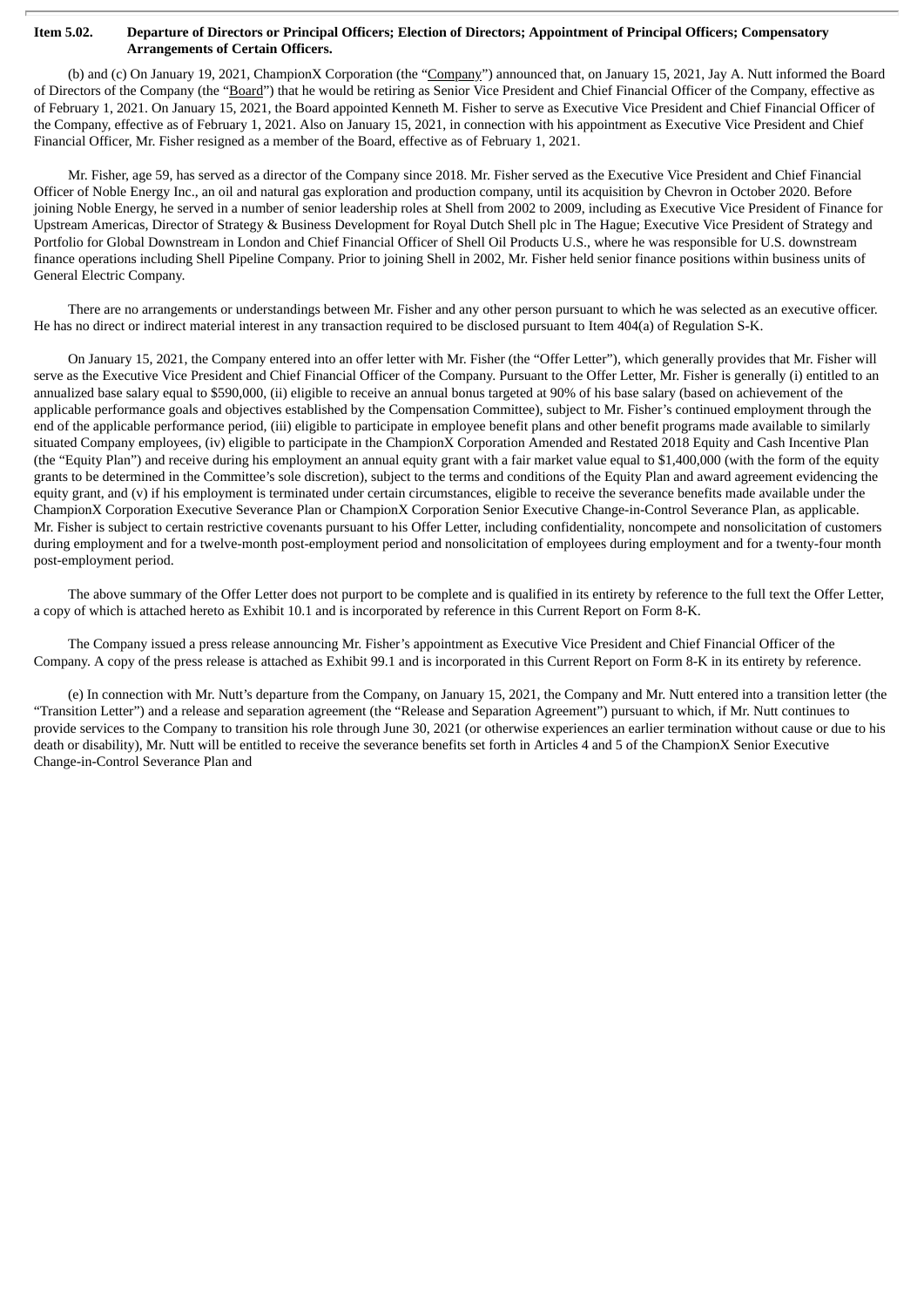accelerated vesting and payment of his outstanding equity awards in accordance with Section 36(a) of the ChampionX Corporation Amended and Restated 2018 Equity and Cash Incentive Plan, subject in each case to his re-execution of the Release and Separation Agreement at the time of termination and compliance with the restrictive covenants set forth therein.

The above summary of Mr. Nutt's Transition Letter and Release and Separation Agreement does not purport to be complete and is qualified in its entirety by reference to the full text of Mr. Nutt's Transition Letter and Release and Separation Agreement, copies of which are attached hereto as Exhibit 10.2 and Exhibit 10.3, respectively, and are incorporated by reference in this Current Report on Form 8-K.

### **Item 9.01. Financial Statements and Exhibits**

(d) Exhibits. See Exhibit Index, incorporated herein by reference.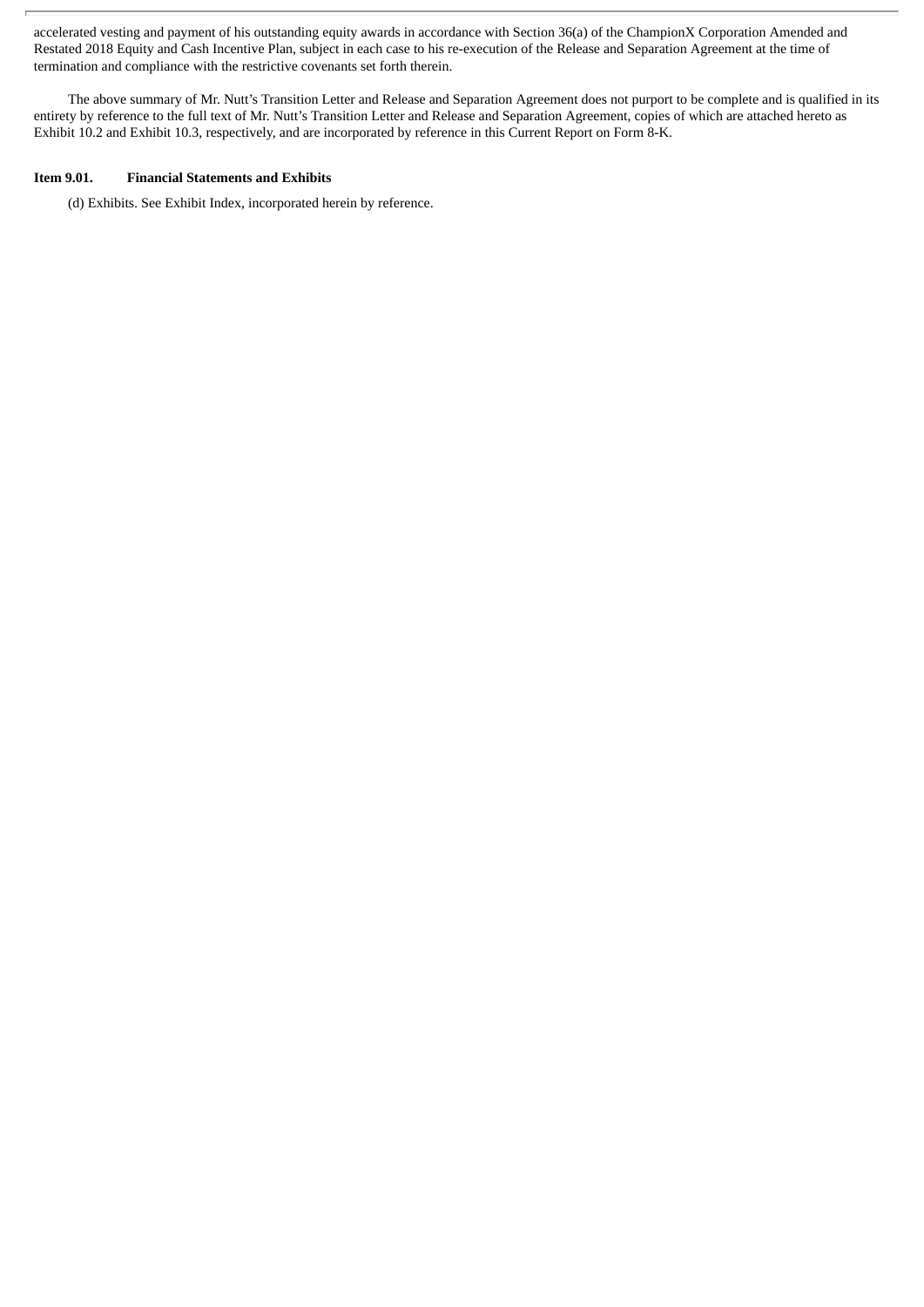# **EXHIBIT INDEX**

| Exhibit<br>No. | Exhibit                                                                                                    |
|----------------|------------------------------------------------------------------------------------------------------------|
| 10.1           | Offer Letter, dated January 15, 2021 by and between the Company and Kenneth M. Fisher                      |
| 10.2           | Release and Separation Agreement, dated January 19, 2021 by and between the Company and Jay A. Nutt Fisher |
| 10.3           | Transition Letter, dated January 15, 2021 by and between the Company and Jay A. Nutt                       |
| 99.1           | Press Release of ChampionX Corporation dated January 19, 2021                                              |

104 Cover Page Interactive Data File (embedded within the Inline XBRL document)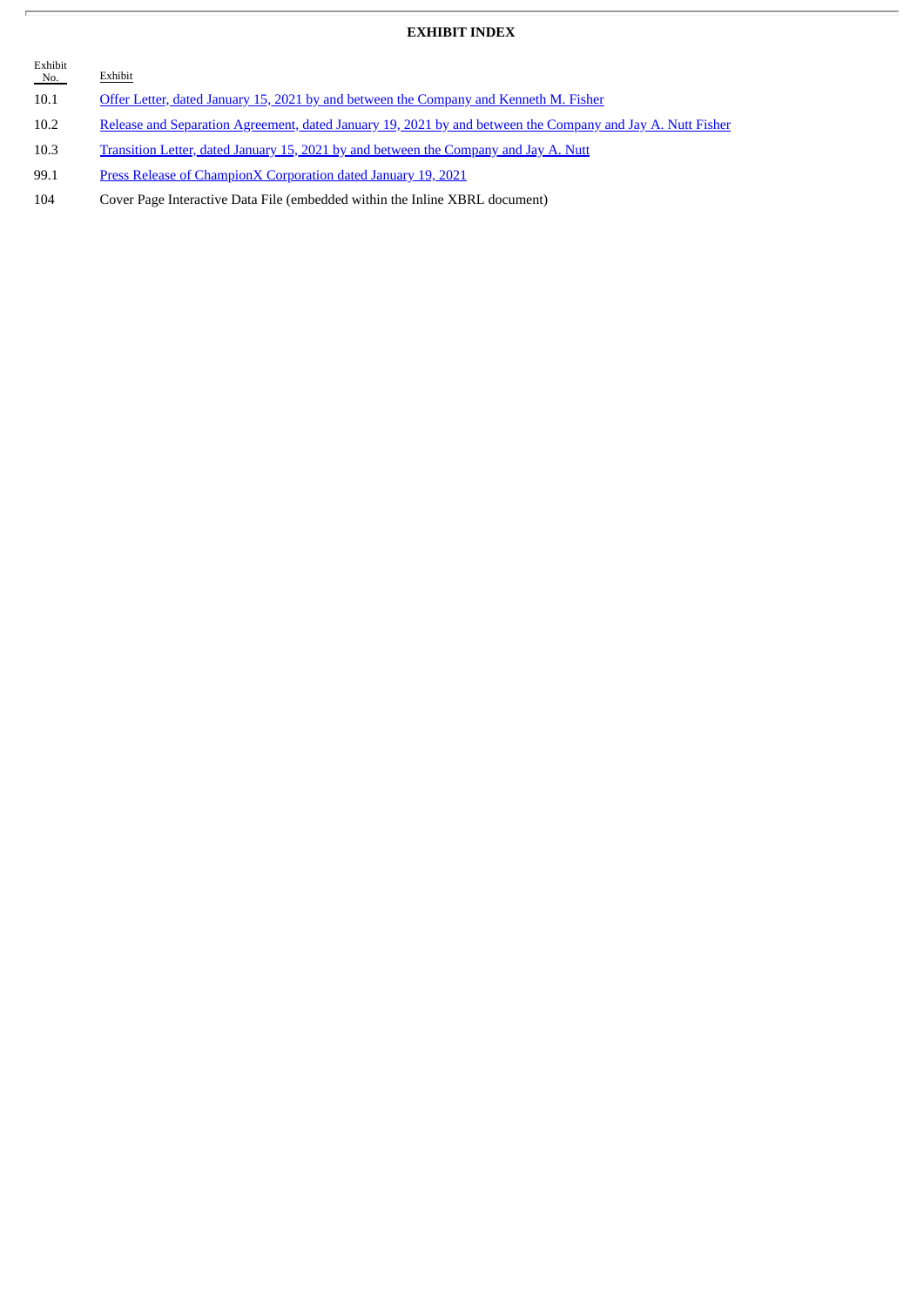SIGNATURE

Pursuant to the requirements of the Securities Exchange Act of 1934, the Registrant has duly caused this report to be signed on its behalf by the undersigned hereunto duly authorized.

Date: January 21, 2021 By: /s/ Julia Wright

# CHAMPIONX CORPORATION

Julia Wright Senior Vice President, General Counsel and Secretary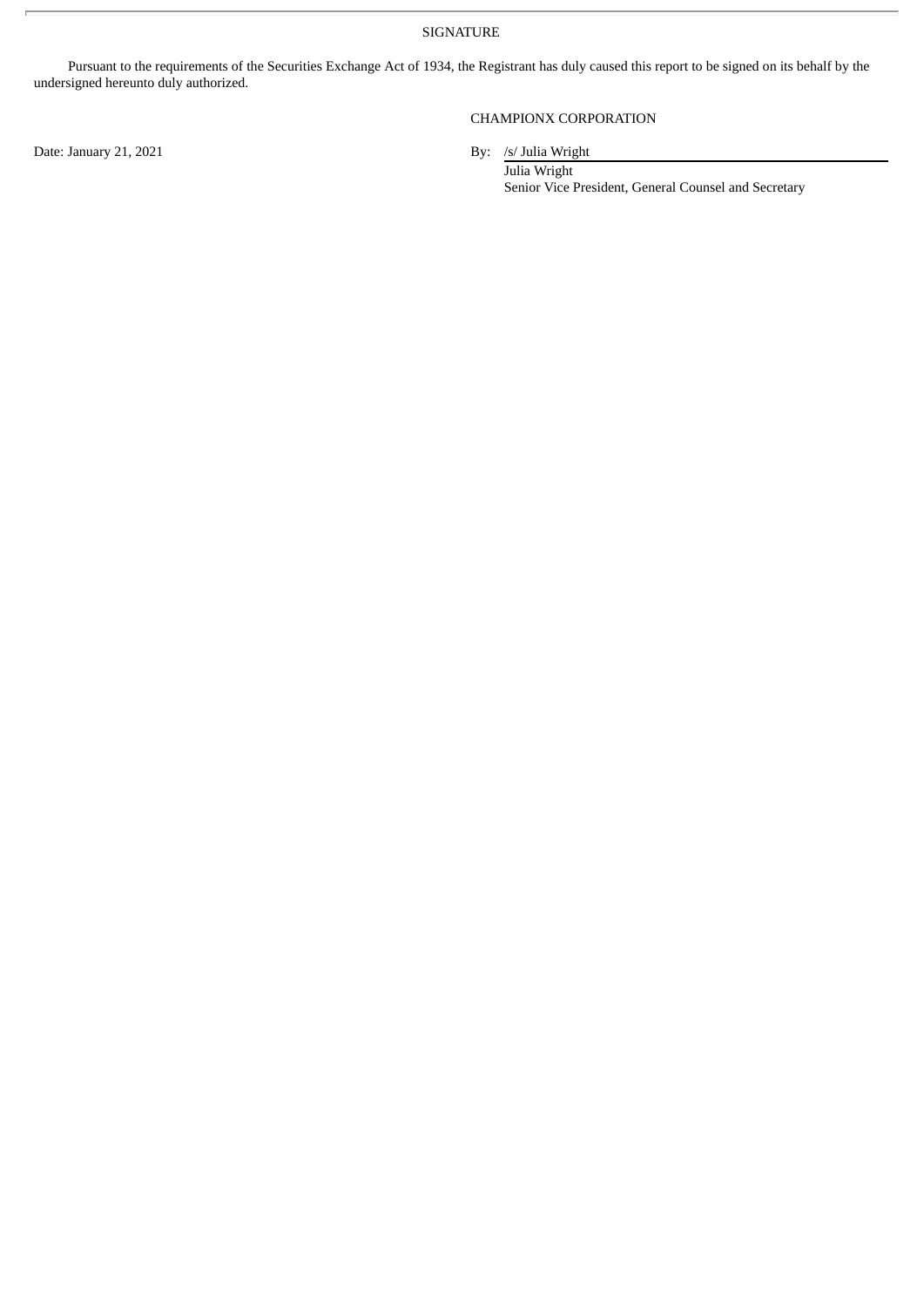# **CHAMPIONX**

<span id="page-5-0"></span>**Soma Somasundaram** President & CEO

January 15, 2021

*Via e-mail*

Mr. Kenneth M. Fisher

Dear Ken,

Phone: 281-602-2164 (O) 630-400-2379(M) Email: SomaS@championx.com

On behalf of Apergy USA, Inc., I am delighted to extend to you an offer for employment as Executive Vice President and Chief Financial Officer of ChampionX Corporation (the "Company"). In this position, you will be reporting to me. As discussed, your start date will be February 1, 2021 or an earlier date mutually agreed upon between you and the Company (the date on which your employment commences, your "Start Date"). Your principal place of employment will be at the Company's office in The Woodlands, Texas, subject to reasonable business travel as may be required to perform your duties.

The following is a summary of your eligible compensation and benefits for this position, subject to the terms of this offer letter (the "Offer Letter") and the applicable plans or policies in effect from time to time:

- Annual Base Salary. During your employment with the Company, you will receive an annualized base salary of \$590,000 ("Base Salary"), less applicable taxes and other withholdings, payable in accordance with the Company's payroll practices in effect from time to time. Your first salary review will be in the first quarter of 2022 and any adjustments to your Base Salary will be made in the sole discretion of the Compensation Committee of the Company's Board of Directors (the "Committee").
- Target Annual Performance Bonus. For each fiscal year during your employment with the Company, you will be eligible to earn a discretionary annual performance bonus ("Annual Bonus"), targeted at 90% of your Base Salary (the "Target Bonus"), with the actual amount of the Annual Bonus, if any, based on attainment of individual and Company performance objectives and goals established by the Committee from time to time, subject to the terms of the ChampionX Executive Officer Annual Incentive Plan (the "Bonus Plan") as in effect from time to time. Your 2021 Annual Bonus will be pro-rated. The Annual Bonus for any given fiscal year, if any, shall be payable no later than March 15th following the end of the fiscal year to which the Annual Bonus relates, subject to your continued employment with the Company through the end of the applicable performance period. Please refer to the Bonus Plan for more information, provided, that if there are any terms set forth in the Bonus Plan that are contrary to the terms of this Offer Letter, the terms of this Offer Letter shall control.
- Long-Term Incentive Plan. Subject to approval by the Committee, during each fiscal year of your employment with the Company, you will be eligible to receive an annual equity grant (each, an "Annual Equity Grant") under the ChampionX Corporation Amended and Restated 2018 Equity and Cash Incentive Plan or such other equity plan approved by the Company's shareholders then in effect (the "Plan") with a fair market value equal to approximately \$1,400,000 at the time of grant. The form of each Annual Equity Grant will be determined in the Committee's sole discretion. Each Annual Equity Grant will be subject to the terms and conditions of the Plan and the grant agreement(s) evidencing such Annual Equity Grant. Nothing in this Offer Letter shall be construed to give you any rights to any amount or type of grant or award except as provided in a grant agreement and authorized by the Committee.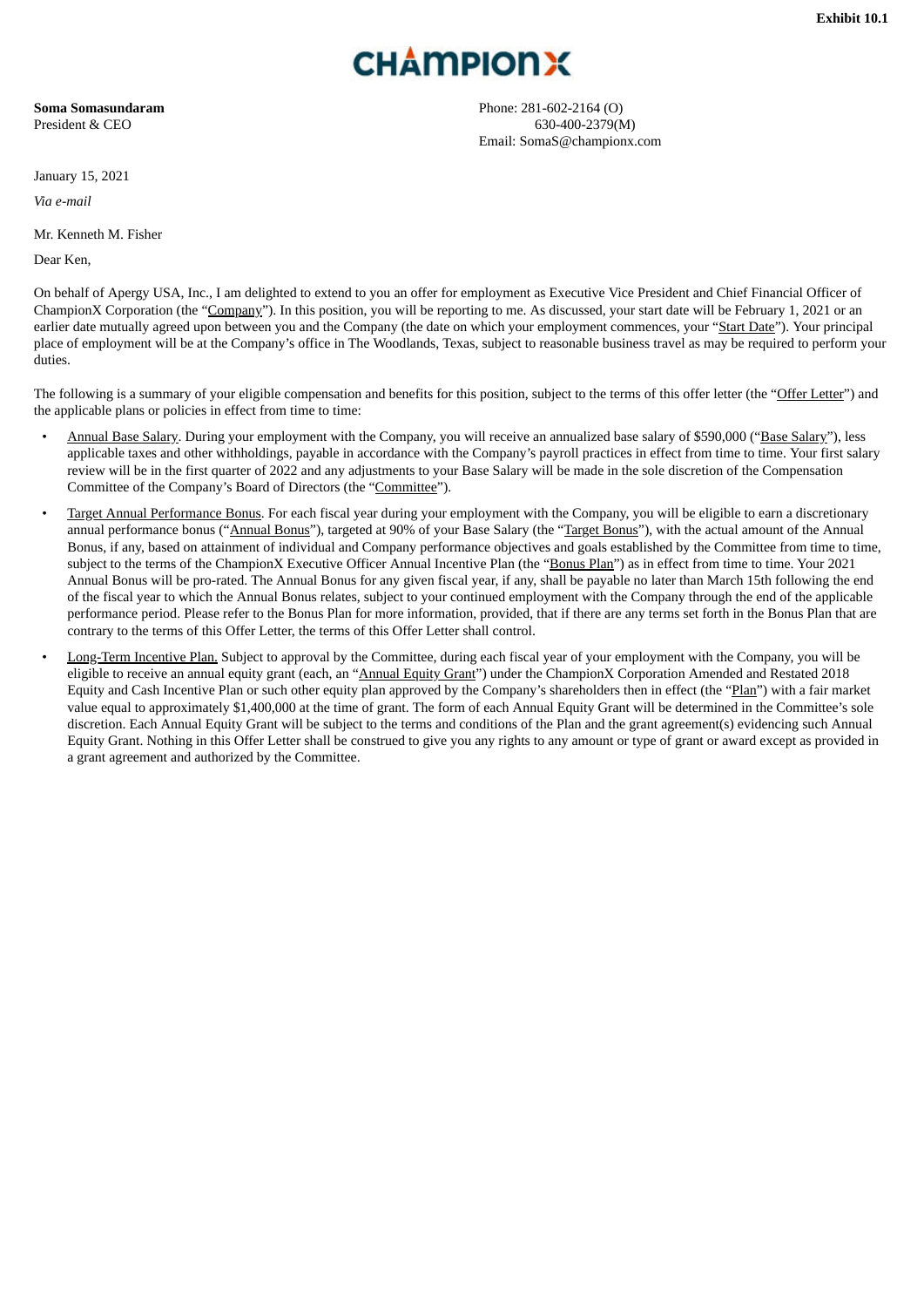- Vacation Time: During your employment with the Company, you will be eligible for the following vacation, paid time off and holidays, subject, in each case, to the Company's policies as may be in effect from time to time:
	- You will be eligible to accrue 30 days of vacation time ("Vacation Time") per year (pro-rated for partial years of service). Vacation Time will be accrued on a monthly basis, beginning the following month of your Start Date. Vacation Time must be scheduled according to the mutual convenience of you and the Company.
	- Personal Time is available for you to utilize to support your personal needs.
	- 11 Company Paid Holidays will be allocated annually (pro-rated for any partial years of service).
- Severance Benefits. As Executive Vice President and Chief Financial Officer of the Company, if your employment is terminated under certain circumstances, you will be eligible to receive the severance benefits available under either the ChampionX Corporation Executive Severance Plan or ChampionX Corporation Senior Executive Change-in-Control Severance Plan, as applicable, subject to and in accordance with the terms and conditions therein as may be amended or in effect from time to time.
- Health and Welfare Benefits. During your employment with the Company, you will be eligible to participate in the health and welfare benefit plans and other benefit programs made available to similarly situated Company employees from time to time (for example, medical, dental, prescription drugs, vision, flexible spending accounts, 401(k) plan), subject to and in accordance with the terms and conditions of the applicable plan documents and Company programs as may be in effect from time to time. Notwithstanding the foregoing, the Company may modify or terminate any employee benefit plan or program at any time without violation of this Offer Letter.

Please note that this offer and compensation package described herein is contingent upon all of the following: (i) verification of work authorization; (ii) your representation that there are no legal prohibitions or restrictive covenant obligations from any prior employer(s) that would prevent you from performing your duties to the Company; (iii) your agreement to read, conform to and comply with the rules, regulations and policies of the Company and Apergy USA, Inc., as will be provided to you and in effect from time to time; (iv) successful background screening; (v) successful passing of required substance abuse testing, conducted consistent with the applicable Company policies for such testing; and (vi) your acceptance and execution of the Company's restrictive covenant agreement attached hereto as Exhibit A (the "Restrictive Covenant Agreement"). In addition, please note that federal law requires that you provide the Company with documents establishing your identity and right to work in the United States within three business days following your Start Date.

By executing this Offer Letter, you expressly represent that you are under no restrictions with any current or former employer or other third party, including restrictions with respect to non-competition, non-solicitation, confidentiality, or any other restrictive covenant, that would prevent you from accepting employment with the Company or from performing any services on the Company's behalf. In addition, you promise that you will not, directly or indirectly, provide the Company with any confidential, proprietary or legally protected information belonging to any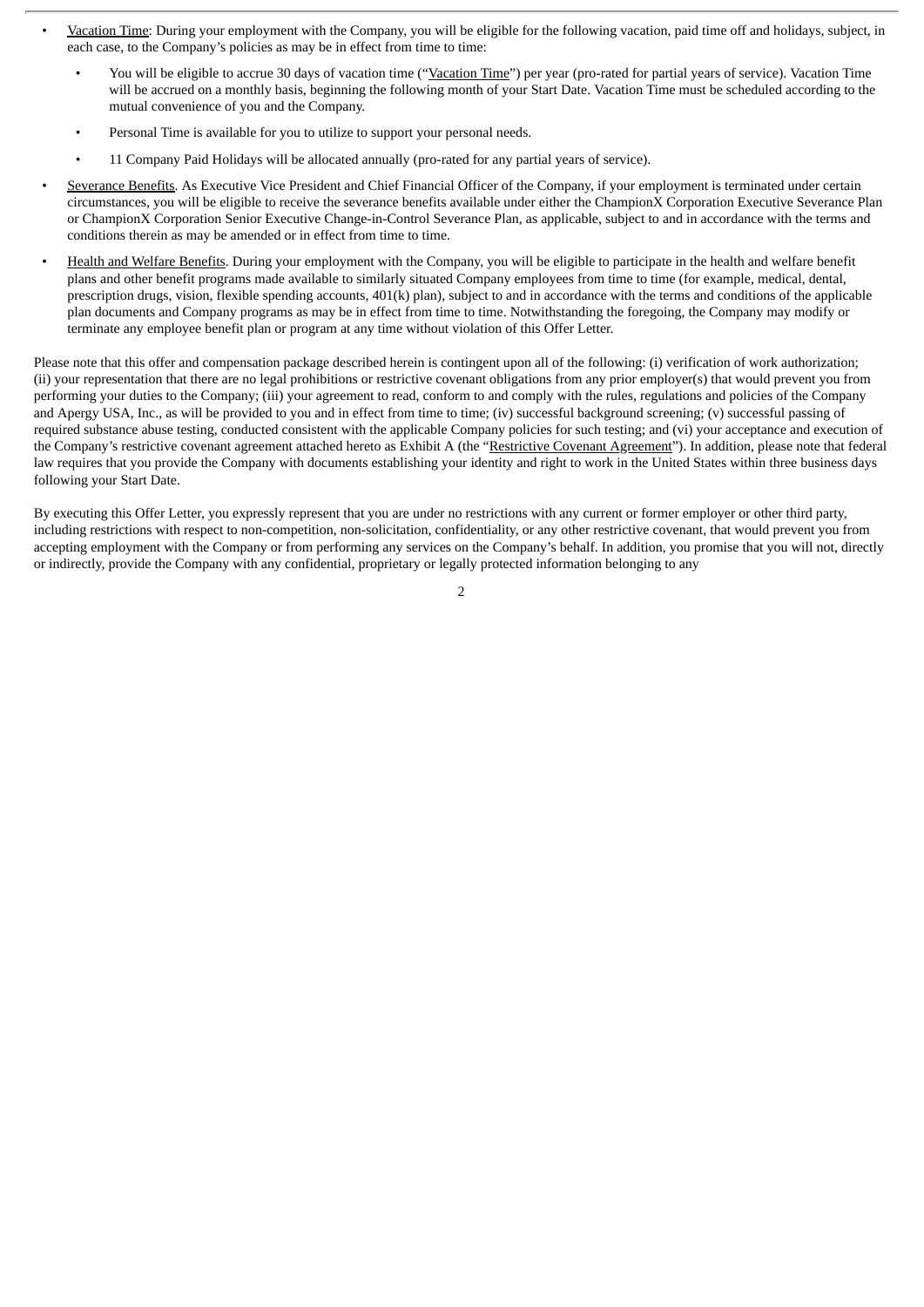current or former employer or other third party and in no circumstances will you, directly or indirectly, use or disclose such information in the course of your employment with the Company. If you have any questions about the ownership of particular documents or other information, you should discuss such questions with your current or former employer(s) before removing or copying the documents or information.

The intent of the parties is that the payments and benefits under this Offer Letter comply with or be exempt from Section 409A of the Internal Revenue Code of 1986, as amended, and the regulations and guidance promulgated thereunder (collectively, "Section 409A") and, accordingly, to the maximum extent permitted, this Offer Letter will be interpreted to be in compliance therewith or exempt therefrom. In no event whatsoever will the Company or any of its affiliates be liable for any additional taxes, interest or penalties that may be imposed on you by Section 409A or damages for failing to comply with Section 409A.

The information contained in this Offer Letter and the Restrictive Covenant Agreement is not intended to and does not constitute a contract of employment, either express or implied. Notwithstanding the terms of this Offer Letter, your employment with the Company will be at-will, and can be terminated at any time by you or the Company for any reason or no reason, provided that you provide the Company with sixty (60) days' advance written notice, which the Company may accelerate and give immediate effect to in its sole discretion. Nothing in this Offer Letter or the Restrictive Covenant Agreement should be construed or implied to guarantee continued employment or otherwise modify the at-will nature of your employment relationship with the Company.

This Offer Letter, the Restrictive Covenant Agreement and any other documents expressly set forth herein sets forth the entire agreement between you and the Company and supersedes all prior discussions, negotiations, representations, proposals, agreements and understandings of every kind and nature between you and the Company. This Offer Letter shall be construed, and its enforceability and the relationship of the parties shall be determined, in all respects under the laws of Texas without regard to principles of conflicts of law.

If the terms herein are acceptable to you, please sign the Acceptance of Offer Letter on the following page and the Restrictive Covenant Agreement (initial each page at the bottom right corner and sign and date where indicated) and return to me by January 18, 2021, retaining a copy of each for your records.

I am extremely pleased to offer you this position and to welcome you to the Company! We appreciate your consideration of this offer, and I look forward to hearing back from you. If you have any questions, please feel free to contact me.

Sincerely,

/s/ Soma Somasundaram

Soma Somasundaram President & CEO ChampionX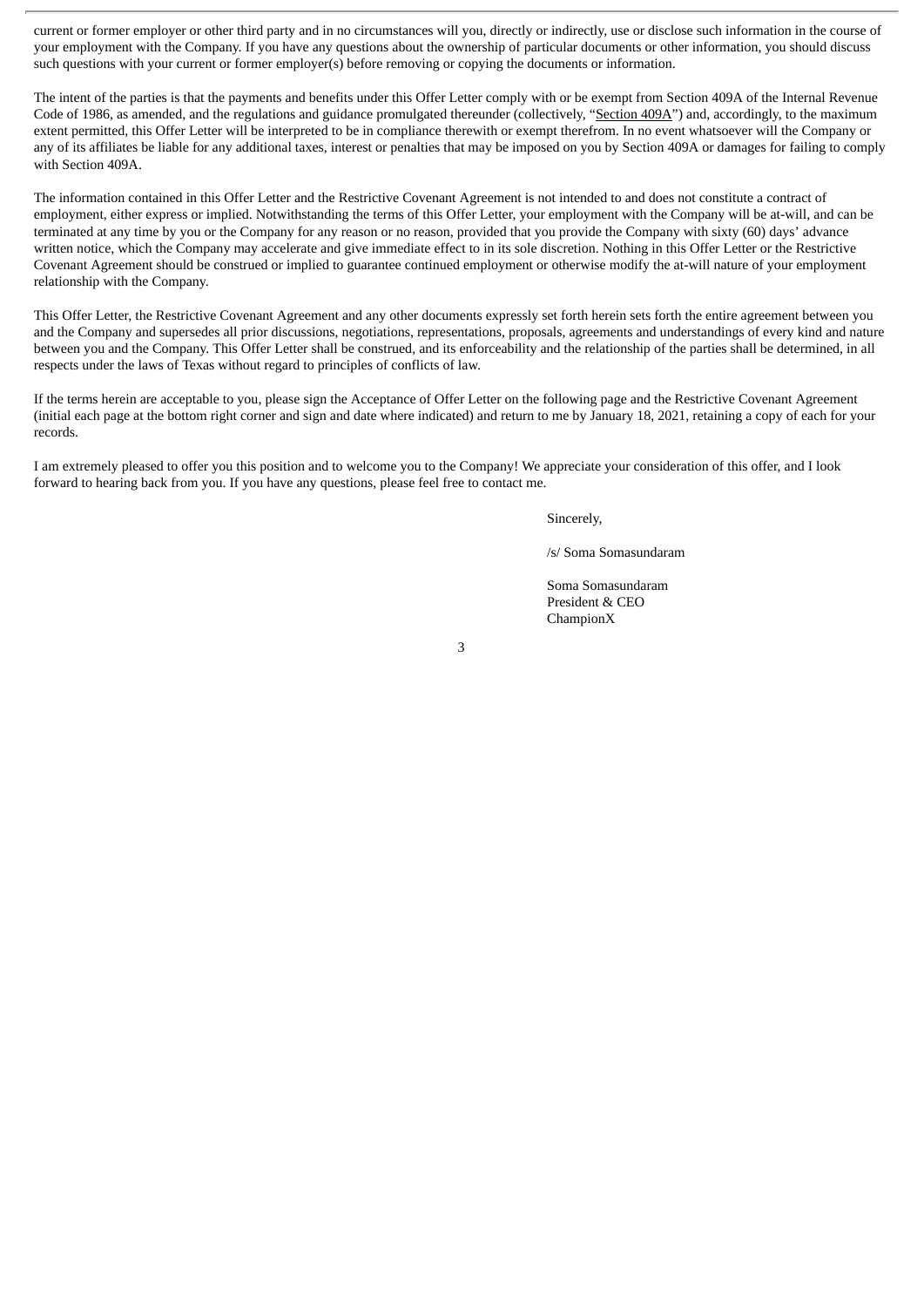# **Acceptance of Offer Letter**

I accept the terms and conditions as described in this Offer Letter. In consideration of my employment, I agree to read, conform to and comply with the rules, regulations and policies of Apergy USA, Inc. and the Company as will be provided to me from time to time during my employment. A faxed or PDF signature shall operate the same as an original signature.

I understand and accept the terms and conditions of the Offer Letter:

Name: /s/ Kenneth M. Fisher Date January 19, 2021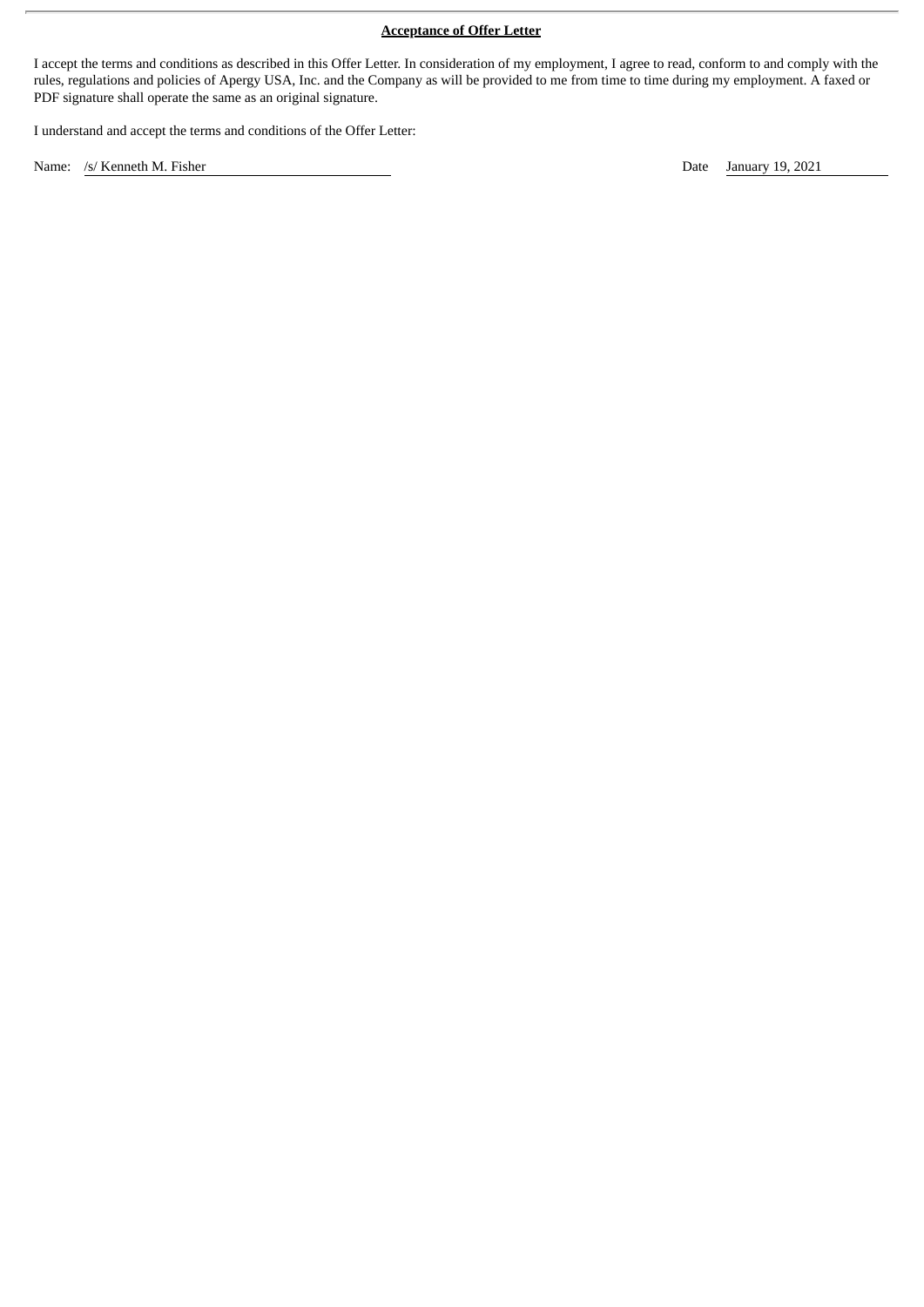#### **EXHIBIT A**

#### **AGREEMENT CONCERNING CONFIDENTIAL INFORMATION, TRADE SECRETS, NON-COMPETITION, NON-SOLICITATION, INVENTIONS, AND PATENT RIGHTS**

This Agreement Concerning Confidential Information, Trade Secrets, Non-competition, Non-solicitation, Inventions, and Patent Rights (this "Agreement") dated to be effective as of February 1, 2021 (the "Effective Date"), is made and entered into by and between Kenneth M. Fisher ("Employee") and Apergy USA, Inc. (together with ChampionX Corporation, its subsidiaries and any of their respective successors and assigns, the "Company").

In consideration of the mutual covenants and undertakings contained in the Offer Letter that this Agreement is appended, and for such other good and valuable consideration the receipt and sufficiency of which are acknowledged, the parties hereby agree as follows:

1. Non-Disclosure of Confidential Information. Employee recognizes that the Company has made significant investments of time and resources in establishing substantial relationships with its existing and prospective clients and developing the Company's reputation and goodwill. Employee further recognizes that the protection of the Company's proprietary business information, trade secrets, and other Confidential Information (defined below) is of value to the Company and vital to the Company's interests and success and worthy of the protection provided by Employee in his/her promises made in this Agreement. In exchange for Employee's promises made in this Agreement, the Company has provided and will continue to: (a) provide Employee access to Confidential Information relating to the Company's business, clients, and prospects, as may be relevant to Employee's position with the Company and (b) make available to Employee the benefit of the Company's client and other business relationships, as well as their support, training, goodwill, and reputation within their industry. Employee acknowledges that all Confidential Information is confidential, proprietary, not known outside of the Company's business, valuable, special and/or a unique asset of the Company which belongs to the Company. Employee further acknowledges that if this Confidential Information were disclosed to third parties or used by third parties and/or Employee, such disclosure or use would seriously and irreparably damage the Company and cause the loss of certain competitive advantages. In exchange for the Company's promises made in this Agreement, Employee covenants and agrees that Employee will not, during employment with the Company and at any time after termination of Employee's employment with the Company, for any reason or no reason, directly or indirectly, in any form or manner, divulge, disclose, or communicate to any person, entity, firm, corporation or any other third party, any Confidential Information, except as required in the performance of Employee's duties for the Company or as required by law. In exchange for the Company's promise to provide Employee with Confidential Information, Employee covenants and agrees that he/she will only access, disclose, transmit, use, store, and/or dispose of Confidential Information for appropriate business purposes for the benefit of the Company, and never for the benefit of Employee or any other person or entity or any other inappropriate purpose.

For purposes of this Agreement, the term "Confidential Information" shall mean any information relating to the business or affairs of the Company and its parents, subsidiaries, affiliates, successors and assigns, including, without limitation, (1) any technical or non-technical data, financial data, techniques, drawings, designs, processes, procedures, improvements, product information, new products, products in development, inventions, models, manuals, know-how, financial data, lists of actual or potential customers or suppliers of the Company, or any of the Company's parents, subsidiaries, affiliates, successors and assigns; (2) any information regarding the marketing, sales or dealer network, business development or merger, acquisition,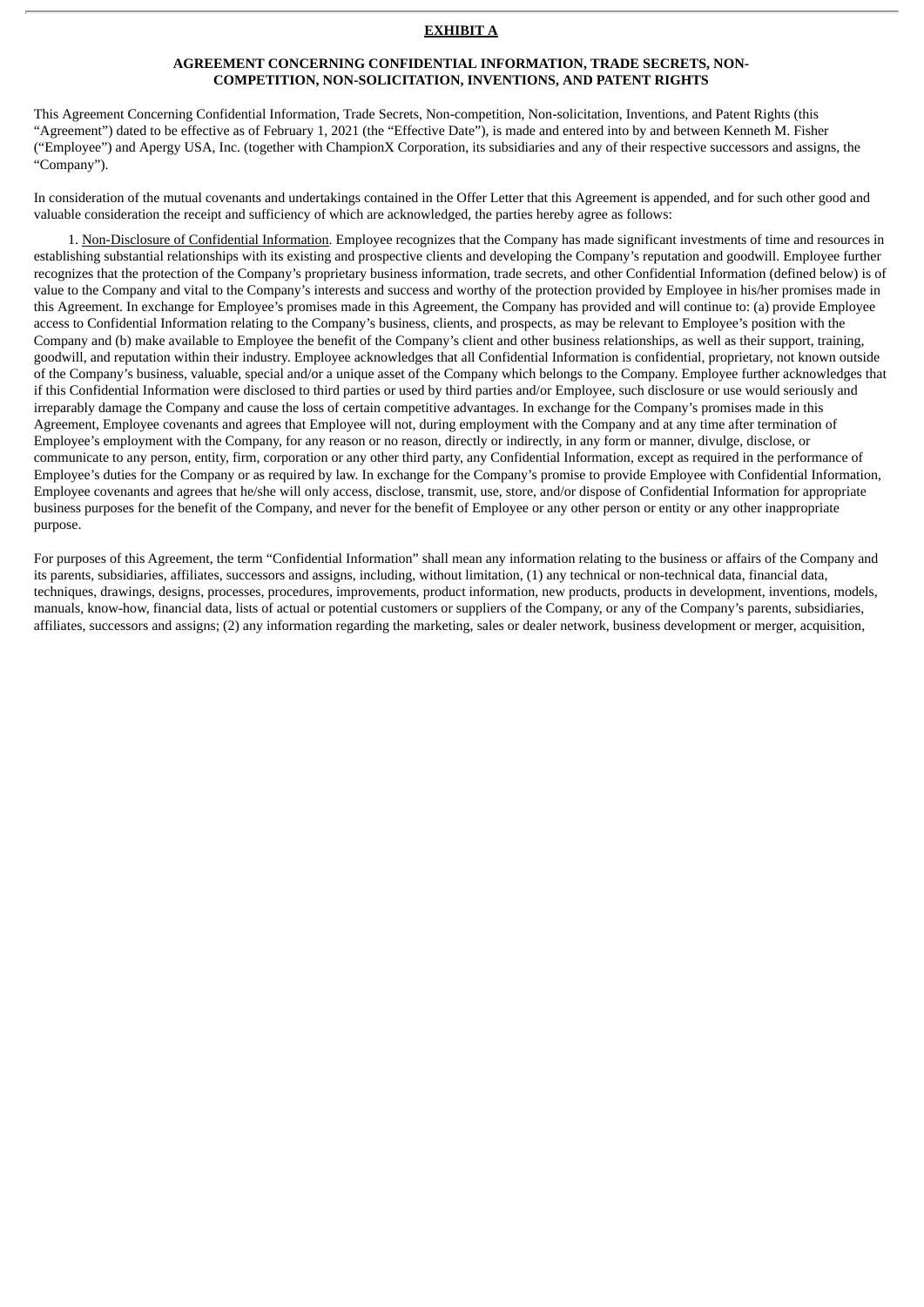or divestiture plans for the Company, or any of the Company's parents, subsidiaries, affiliates, successors and assigns; and (3) personal identifying information received through Employee's job duties about other employees or customers, such as employees' and customers' social security numbers, credit card information, bank account information, PIN numbers, or personal health information. If Employee receives personal identifying information as part of his/her job duties, Employee is responsible for protecting such Confidential Information from disclosure, inappropriate use, or theft. Confidential Information does not include information related to an employee's wages, benefits, or working conditions. Employee agrees that nothing in this paragraph shall be deemed a waiver or limitation of the Company's ability to use common law or statutory means, including any applicable Trade Secrets Act, to protect information that is a trade secret under applicable law.

Notwithstanding anything to the contrary contained herein, no provision of this Agreement will be interpreted so as to impede Employee (or any other individual) from (a) making any disclosure of relevant and necessary information or documents in any action, investigation or proceeding relating to this Agreement, or as required by law or legal process, including with respect to possible violations of law, (b) participating, cooperating or testifying in any action, investigation or proceeding with, or providing information to, any governmental agency, legislative body or any self-regulatory organization, including, but not limited to, the Department of Justice, the Securities and Exchange Commission, the Congress and any agency Inspector General, (c) accepting any U.S. Securities and Exchange Commission awards or (d) making other disclosures under the whistleblower provisions of federal law or regulation. In addition, nothing in this Agreement or any other agreement or Company policy prohibits or restricts Employee from initiating communications with, or responding to any inquiry from, any administrative, governmental, regulatory or supervisory authority regarding any good faith concerns about possible violations of law or regulation. Employee does not need the prior authorization of the Company to make any such reports or disclosures, and Employee will not be not required to notify the Company that such reports or disclosures have been made.

As provided by the Defend Trade Secrets Act, 28 U.S.C. §1833(b) (the "DTSA") Employee is advised that it is not a violation of this Agreement and Employee will not be held criminally or civilly liable under any Federal or State trade secret law (including under the DTSA) if Employee discloses trade secret information (1) in confidence to a Federal, State, or local government official, either directly or indirectly, or attorney solely for the purpose of reporting or investigating suspected violation of law; or (2) in a complaint or other document filed under seal in a lawsuit or other proceeding. Nothing in this Agreement is intended to conflict with the DTSA or create liability for disclosures of trade secrets that are expressly allowed by the DTSA. In the event Employee files a lawsuit for retaliation by the Company for reporting a suspected violation of law, Employee may disclose the trade secret to Employee's attorney and use the trade secret information in the court proceeding, provided Employee files any document containing the trade secret under seal, and does not disclose the trade secret, except pursuant to court order. The parties also have the right to disclose trade secrets in a document filed in a lawsuit or other proceeding, but only if the filing is made under seal and protected from public disclosure.

2. Delivery Upon Termination. Upon the Company's request, and in any event without request upon termination of Employee's employment with the Company for any reason or no reason, Employee will promptly deliver to the Company any and all Confidential Information, including any and all copies, derivatives and extracts thereof, whether in hard copy or electronic format, and any Company Property in his or her possession or control. "Company Property" may include but is not limited to: manuals of any sort and kind, cost information, keys, access cards, credit cards, phone cards, computers, cell phones, smart phones, computer programs, computer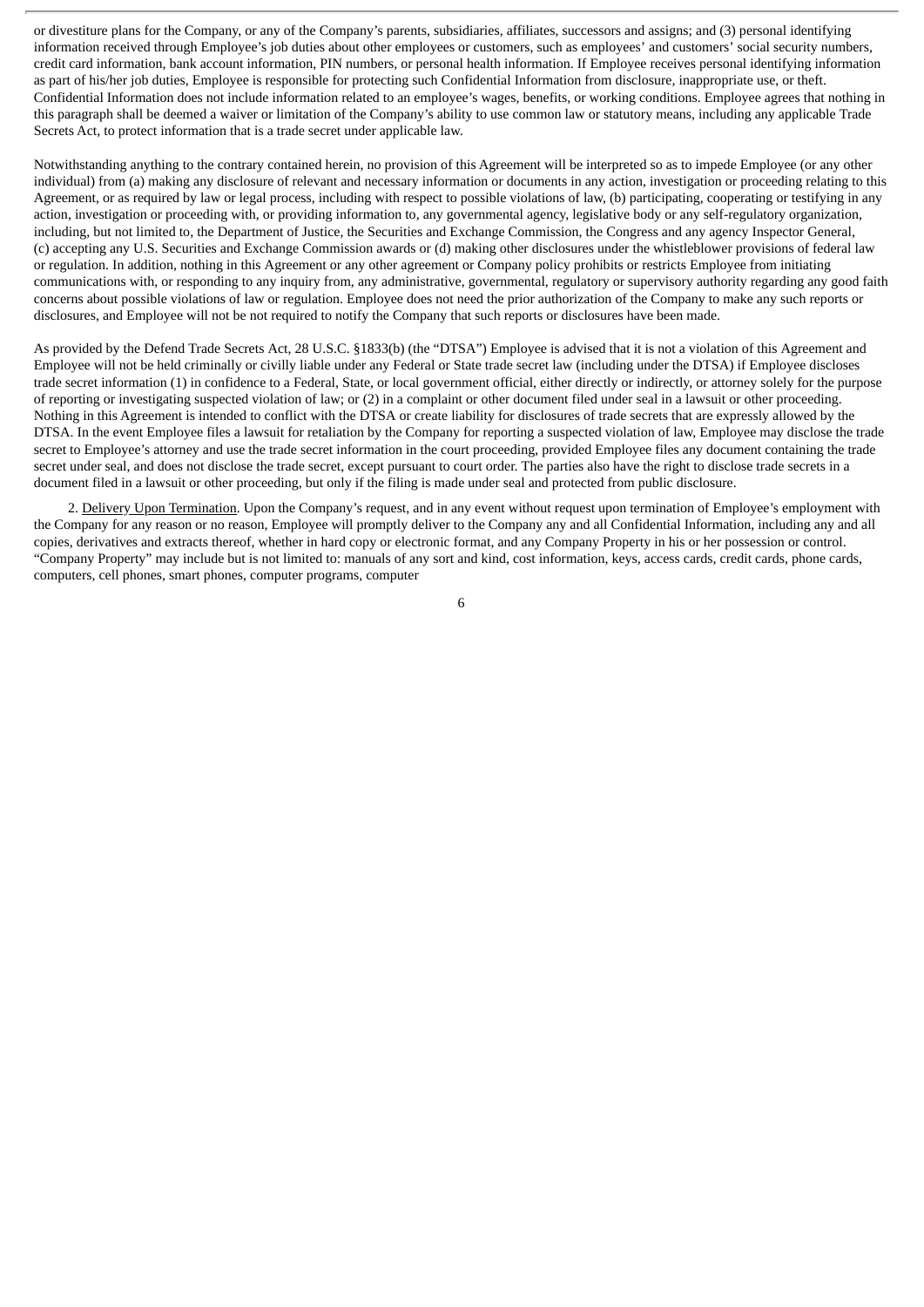discs, computer lists, databases, product lists, price lists, records of all sorts, data samples, models, programs, handbooks, lists of customers, lists of suppliers, financial data, contracts, and any other writings or compilation of information relating in any manner to the operation of the Company or any of its parents, affiliates, subsidiaries, and related companies, including all copies (photocopies, handwritten copies, electronic copies or otherwise) of such documents or writings. Employee's compliance with this Paragraph 2 may require the removal and/or deletion of data or information defined as Company Property above from any personal computer, smart phone, and/or cell phone. At the Company's request, Employee agrees to provide the Company with access to Employee's personal computer, smart phone, and/or cell phone to identify and remove any Confidential Information or Company Property contained thereon. Employee will provide such access and any necessary passwords or access codes no later than five (5) business days after request by the Company. Upon Employee's separation from the Company, Employee shall provide the Company with any passwords or access codes needed to access any Company computer, smart phone, and/or cell phone that was in Employee's possession or control during employment.

3. Non-Competition. The restrictive covenants contained in this Paragraph 3 are supported by consideration to Employee from the Company as specified in this Agreement, including, but not limited to, the consideration described in Paragraph 1 hereof and in the Offer Letter. In exchange for the consideration specified herein and as a material incentive for the Company to enter into this Agreement and the Offer Letter, to protect the Company's material business interests and further align Employee's interests with the Company's long term business interests, and to enforce Employee's obligations under Paragraph 1 hereof, Employee hereby agrees that, during his/her employment with the Company and for a period of one (1) year after termination of Employee's employment with the Company regardless of the reason for termination (the "Post-Employment Restrictive Period"), Employee shall not, directly or indirectly, as an individual, partner, stockholder, officer, principal, agent, independent contractor, employee, trustee, lender of money or in any other relation or capacity whatsoever, on his/her own behalf or in combination with others (other than on behalf of the Company or its parents, subsidiaries, affiliates, successors, and assigns): (1) engage in any activity or perform any services that contribute to any research, discovery, development, manufacture, importation, marketing, promotion, or sale of one or more Competing Products, to the extent Employee engaged in the same or similar activities and/or performed the same or similar services for or on behalf of the Company; or (2) engage in any activity during the performance of which Confidential Information obtained is likely to be used or disclosed, notwithstanding Employee's undertaking to the contrary.

Notwithstanding the foregoing, the restrictions in this Paragraph shall only restrict Employee's activities during the Post-Employment Restrictive Period within the Territory. "Territory" means the U.S. "Competing Products" means any product, process, or service (in each case, whether in existence or under development) that has the same or similar purpose or use as, or improves upon or competes with, in each case, a product, process, or service researched, discovered, developed, manufactured, imported, marketed, sold, or offered for sale by the Company, or one or more of the Company's parents, subsidiaries, affiliates, successors, and assigns, during Employee's employment with the Company if Employee worked on and/or received Confidential Information about such product, process, or service during his/her employment with The Company (which products, processes and services include, but are not limited to, the provision of equipment, services and technologies used in the drilling and completion of wells for the production of oil and natural gas, including, without limitation, artificial lift equipment, chemical solutions, and digital technologies). Nothing in this Paragraph prevents Employee from owning not more than two percent (2%) of the issued and outstanding securities of a corporation whose securities are publicly traded and which is subject to the reporting requirements of the Securities Exchange Act of 1934, provided Employee is not involved in the management of such corporation.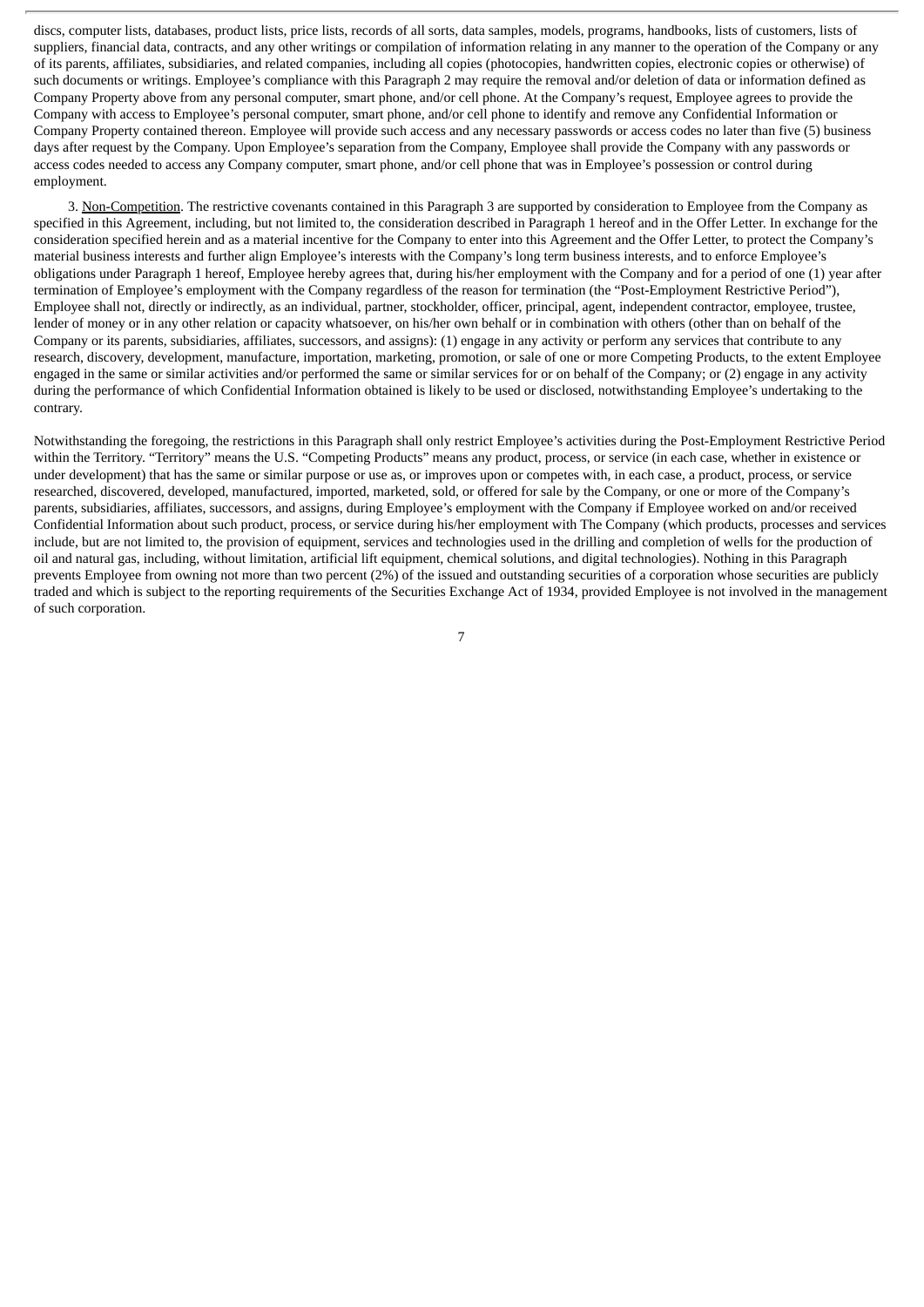4. Non-Solicitation of Customers. The restrictive covenants contained in this Paragraph are supported by consideration to Employee from the Company as specified in this Agreement, including, but not limited to, the consideration provided in Paragraph 1 hereof and the Offer Letter. In exchange for the consideration specified herein and as a material incentive for the Company to enter into this Agreement, and to enforce Employee's obligations under Paragraph 1 hereof and protect the Company's relationships and goodwill with its customers, Employee hereby agrees that, during his/her employment with the Company and during the Post-Employment Restrictive Period, Employee shall not, directly or indirectly, as an individual, partner, stockholder, director, officer, principal, agent, independent contractor, employee, trustee, lender of money or in any other relation or capacity whatsoever, on his/her own behalf or in combination with others (other than on behalf of the Company or its parents, subsidiaries, affiliates, successors, and assigns): (1) promote or market any Competing Products to any Company customer; or (2) solicit any Company customers for the purpose of selling any Competing Products. The foregoing notwithstanding, this Paragraph shall only restrict Employee's activities during the Post-Employment Restrictive Period with respect to (i) customers with whom Employee had direct contact or business dealings or indirect contact or business dealings (through the supervision of other employees) during Employee's employment with the Company, or (ii) customers about whom Employee learned Confidential Information as a result of his/her employment with the Company. Nothing in this Paragraph prevents Employee from owning not more than two percent (2%) of the issued and outstanding securities of a corporation whose securities are publicly traded and which is subject to the reporting requirements of the Securities Exchange Act of 1934, provided Employee is not involved in the management of such corporation.

5. Non-Solicitation of Employees. Employee agrees that during his/her employment with the Company, and for a period of twenty-four (24) consecutive months after termination of such employment for any reason or no reason, he/she shall not, except in the course of his/her duties on behalf of the Company, directly or indirectly induce or attempt to induce or otherwise counsel, advise, solicit, or encourage any employee of the Company, or any of the Company's parents, subsidiaries, affiliates, successors and assigns, to leave the employ of the Company, or any of the Company's parents, subsidiaries, affiliates, successors and assigns, or to accept employment or work with any other person or entity. This Paragraph shall only restrict Employee's activities during the post-termination restriction period with respect to employees in the division or department in which Employee worked during Employee's employment with the Company, or employees with whom Employee had direct or indirect contact during Employee's employment with the Company.

6. Enforceability; Tolling. Employee recognizes and agrees that the territorial, time and scope limitations set forth in this Agreement are reasonable and properly required for the protection of the Company's legitimate business interests and that such restrictive covenants, individually or in the aggregate, will not prevent Employee from obtaining other suitable employment during the period in which Employee is bound by the restraints. In the event that any territorial, time, or scope limitation set forth in set forth in this Agreement is deemed to be unreasonable or unenforceable by a court of competent jurisdiction, Employee and the Company agree that the court shall be allowed to revise the restrictions to the territorial, time, or scope limitations to such an area, period, or scope as said court shall deem reasonable under the circumstances. If such reformation partial enforcement is not possible, the provision shall be deemed severed, and the remaining provisions of this Agreement shall remain in full force and effect. It is also agreed that each of the Company's affiliates will have the right to enforce all of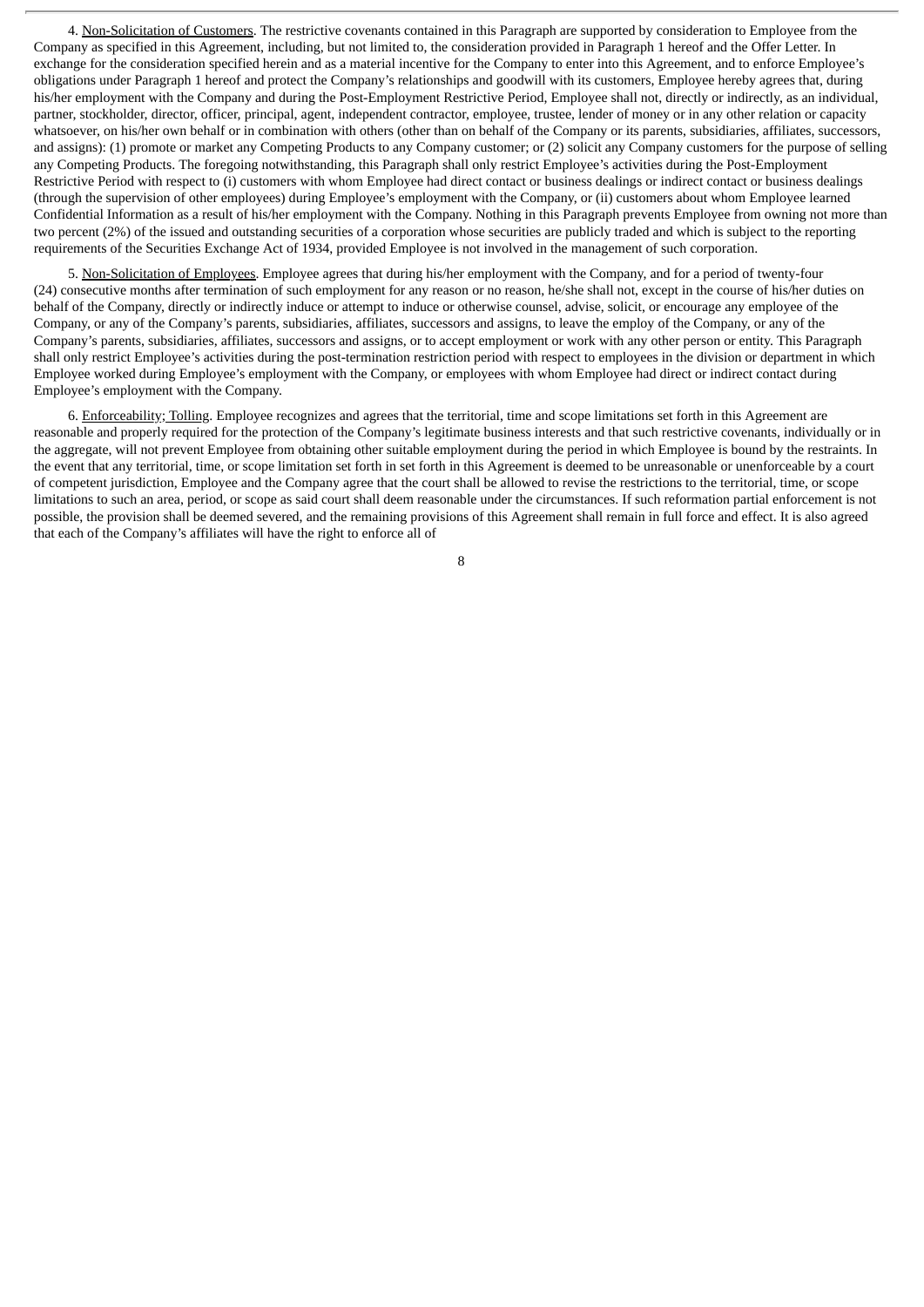Employee's obligations to that affiliate under this Agreement. In the event of any violation of the provisions of this Agreement, Employee agrees that the post-termination restrictions contained in this Agreement will be extended by a period of time equal to the period of such violation, it being the intention of the parties hereto that the running of any post-termination restriction period will be tolled during any period of such violation.

7. Confidential Information of Others. Employee understands that the Company has hired Employee because of Employee's general skills and abilities and not because of Employee's possession, if any, of any former employer's, customer's, or other third party's confidential or proprietary information. Employee hereby certifies that Employee has returned all property, data, and documents, whether in electronic, paper, or other form, of any former employer, customer, or other third party. Employee agrees and warrants (a) Employee will not use or disclose, directly or indirectly, in furtherance of Employee's employment with the Company, any confidential or proprietary information, whether in electronic, paper, or other form, that Employee obtained through Employee's employment with any previous employer(s); (b) Employee is fully capable of performing his duties for The Company without the use or disclosure of any confidential or proprietary information, whether in electronic, paper, or other form, that Employee obtained through Employee's employment with any previous employer(s); and (c) Employee will comply with and abide by any confidentiality obligations that Employee has with previous employer(s) at the time hired by the Company.

8. Ownership, Disclosure and Assignment of Inventions. Each and every Invention, whether made, conceived, or reduced to practice, solely by Employee or jointly with others, during the term of Employee's employment, and each and every U.S. and foreign Letters Patent and each and every continuation, continuation-in-part, divisional, reissue, reexamination, extension, and foreign counterpart thereof, as well as any other patent or patent application that claims priority directly or indirectly from the foregoing and any patent application from which any patent listed in the foregoing issued, as well as trademarks and copyrights in the U.S. or in any foreign country, covering any such Invention (together, "Invention IP"), shall be the exclusive property of the Company. Employee further agrees that during the period of Employee's employment, Employee will promptly disclose to the Company, each and every such Invention in such reasonable detail as The Company may require, and Employee agrees to assign and does hereby assign to the Company all Employee's rights, title, and interest in and to each and every such Invention and Invention IP. As used in this Agreement, the term "Invention" shall mean, including without limitation, any idea, discovery, design or improvement, whether or not patentable, with respect to any product, process, formula or apparatus produced or used in, or arising out of, or in any way related to, the business of the Company or any work in which Employee is engaged, or may be engaged in, or to which Employee may be exposed as an employee of the Company.

Employee understands that this Paragraph shall not apply to any Invention which is not subject to assignment under applicable statute, including any Invention that Employee developed entirely on Employee's own time without using the Company's equipment, supplies, facilities or trade secret information, except for those Inventions that either: (1) relate at the time of conception or reduction to practice of the invention to the Company's business, or actual or demonstrably anticipated research or development of the Company; or (2) result from any work performed by Employee for the Company.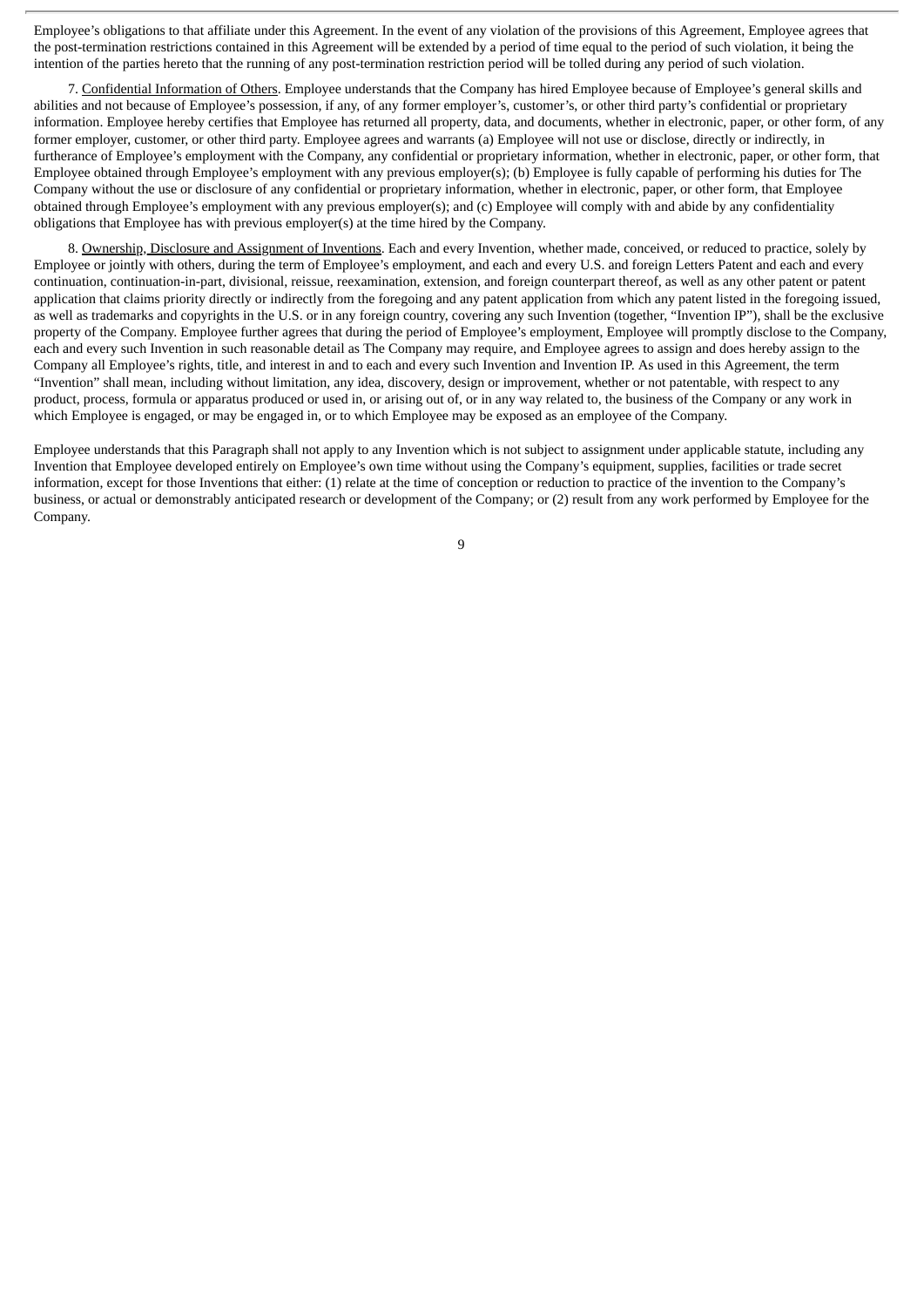9. Cooperation with Respect to Inventions, Patents, Trademarks, and Copyrights. Employee will, upon request of the Company, either during or at any time after termination of Employee's employment by the Company, promptly and without further consideration (but without expense to Employee), execute and deliver all papers, including but not limited to applications and assignments for patents or copyrights, and take any and all other actions, including participating in any proceedings which the Company may consider necessary to secure to or maintain in it and its successors and assigns any and all rights and titles in and to any Inventions and Inventions IP.

10. Injunctive Relief. In the event that Employee breaches any of the terms of this Agreement, Employee stipulates and agrees that said breach will result in immediate and irreparable harm to the business and goodwill of the Company, that money damages and remedies at law for such breach would be inadequate, and that the Company shall therefore be entitled, without posting any bond or other security, to receive from any court of competent jurisdiction an injunction to restrain any violation or threatened violation of this Agreement, to obtain specific performance of this Agreement, and/or any other equitable remedy that may then be available, without the necessity of showing actual monetary damages. Such remedies shall not be deemed the exclusive remedies for a breach of this Agreement, but shall be in addition to all remedies available at law or in equity to the Company, including, without limitation, the recovery of damages from Employee and Employee's agents involved in such breach. Employee shall, in addition, pay to the Company the Company's costs and expenses in enforcing the terms of this Agreement (including court costs and reasonable attorneys' fees), to the fullest extent permitted by law.

11. Continuing Obligation. The obligations, duties and liabilities of Employee pursuant to this Agreement are continuing and shall remain in full force and effect as provided herein despite any termination of Employee's employment with the Company for any reason or no reason whatsoever.

12. Employee-At-Will. This Agreement does not constitute a guarantee of employment for any time period and Employee acknowledges and agrees that Employee is employed by the Company at-will, meaning either the Company or Employee may terminate that employment relationship at any time, with or without notice, and for any reason or no reason at all, provided that you provide the Company with sixty (60) days' advance written notice which the Company may accelerate and give immediate effect to in its sole discretion. The "at-will" condition of Employee's employment with the Company may only be changed by a writing signed by Employee and an authorized senior executive of the Company. No other supervisor, manager, or employee of the Company has the authority to change the "at-will" condition of Employee's employment, nor may any such change be effected in a manner other than in a writing as described in the preceding sentence.

13. Severability and Enforceability. If a phrase, clause or provision of this Agreement is declared invalid or unenforceable by a court of competent jurisdiction, such phrase, clause or provision shall be deemed severed from this Agreement, but will not affect any other provisions of this Agreement, which shall otherwise remain in full force and effect. If any restriction or limitation in the Agreement is deemed to be unreasonable, unenforceable, onerous, or unduly restrictive by a court of competent jurisdiction, it shall not be stricken in its entirety and held totally void and unenforceable, but shall be amended, modified and/or revised to the extent required to render such restriction or limitation valid and enforceable.

14. Successor and Assigns. Employee's rights and obligations under this Agreement shall inure to the benefit of and shall be binding upon the successors and assigns of the Company. The Company may assign, and Employee expressly consents to the assignment of, this Agreement to any person, including, without limitation, any successor, parent, subsidiary, or affiliated entity of the Company, including in connection with any sale or merger (whether a sale or merger of stock or assets or otherwise) of the Company or the business of the Company. Employee shall not be entitled to assign any of Employee's rights or obligations under this Agreement.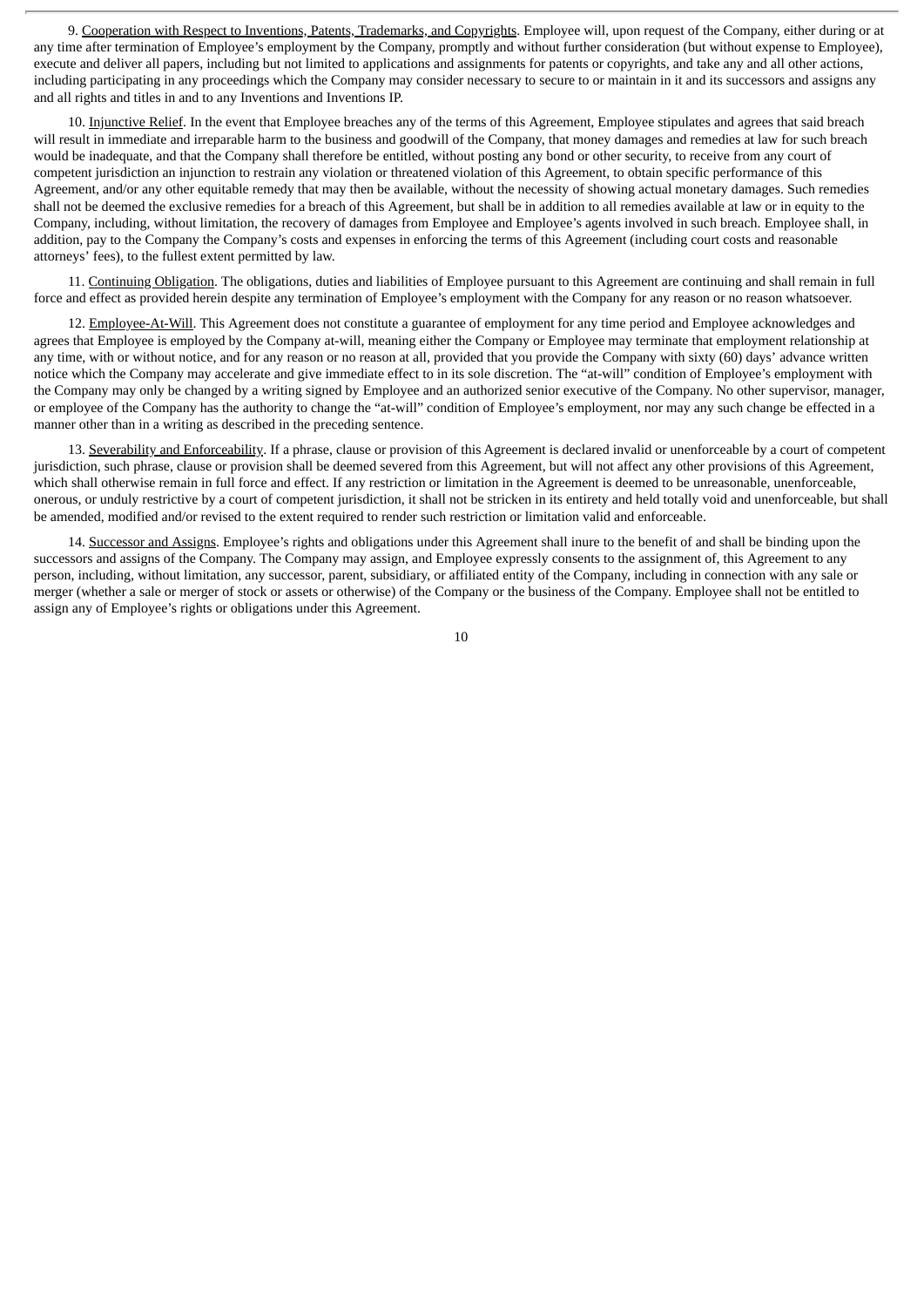15. Governing Law and Venue. This Agreement shall be construed, and its enforceability and the relationship of the parties shall be determined, in all respects under the laws of Texas without regard to principals of conflicts of law. Any claim or dispute arising under this Agreement shall be adjudicated by any state court of competent jurisdiction in Harris County, Texas or the United States District Court for the Houston Area, Texas.

16. Headings. The headings of this Agreement are inserted for convenience only and are not to be considered in construction of the provisions hereof. This Agreement may be executed simultaneously in multiple counterparts each of the same force and effect. A faxed or PDF signature shall operate the same as an original signature.

17. Notification to Subsequent Employers: Waiver of Claims. Upon termination of employment with the Company, the Company may notify and Employee shall notify anyone employing Employee or considering employing Employee of the existence and contents of this Agreement. Employee and the Company expressly waive any claim against each other based upon the disclosure to any person of the existence or provisions of or conduct under this Agreement.

18. Waiver. The waiver by the Company of any breach of any term or condition of this Agreement shall not be deemed to constitute the waiver of any other breach of the same or any other term or condition hereof.

19. Entire Agreement. This Agreement contains the entire understanding between the parties hereto with respect to the subject matter hereof, and supersedes all prior and contemporaneous agreements and understandings, inducements or conditions, express or implied, oral or written; provided, however, that this Agreement supplements and does not limit or restrict or alter in any way any confidentiality, non-competition, or non-solicitation obligations that Employee may have undertaken in other agreements with the Company or which apply to Employee under any applicable law. This Agreement may not be changed, modified, released, discharged, abandoned or otherwise terminated, in whole, or in part, except by an instrument in writing signed by Employee and an officer of the Company. By signing this Agreement, Employee acknowledges that Employee is not relying on any oral or written statements or representations made by any employee or agent of the Company that are not expressly set forth herein.

20. Employee Acknowledgement. Employee acknowledges that he/she has read the entire Agreement, and fully understands the limitations which it imposes upon him/her. Employee acknowledges receiving a duplicate copy of this Agreement.

Signed this 19th day of January, 2021.

/s/ Kenneth M. Fisher

Signature of Employee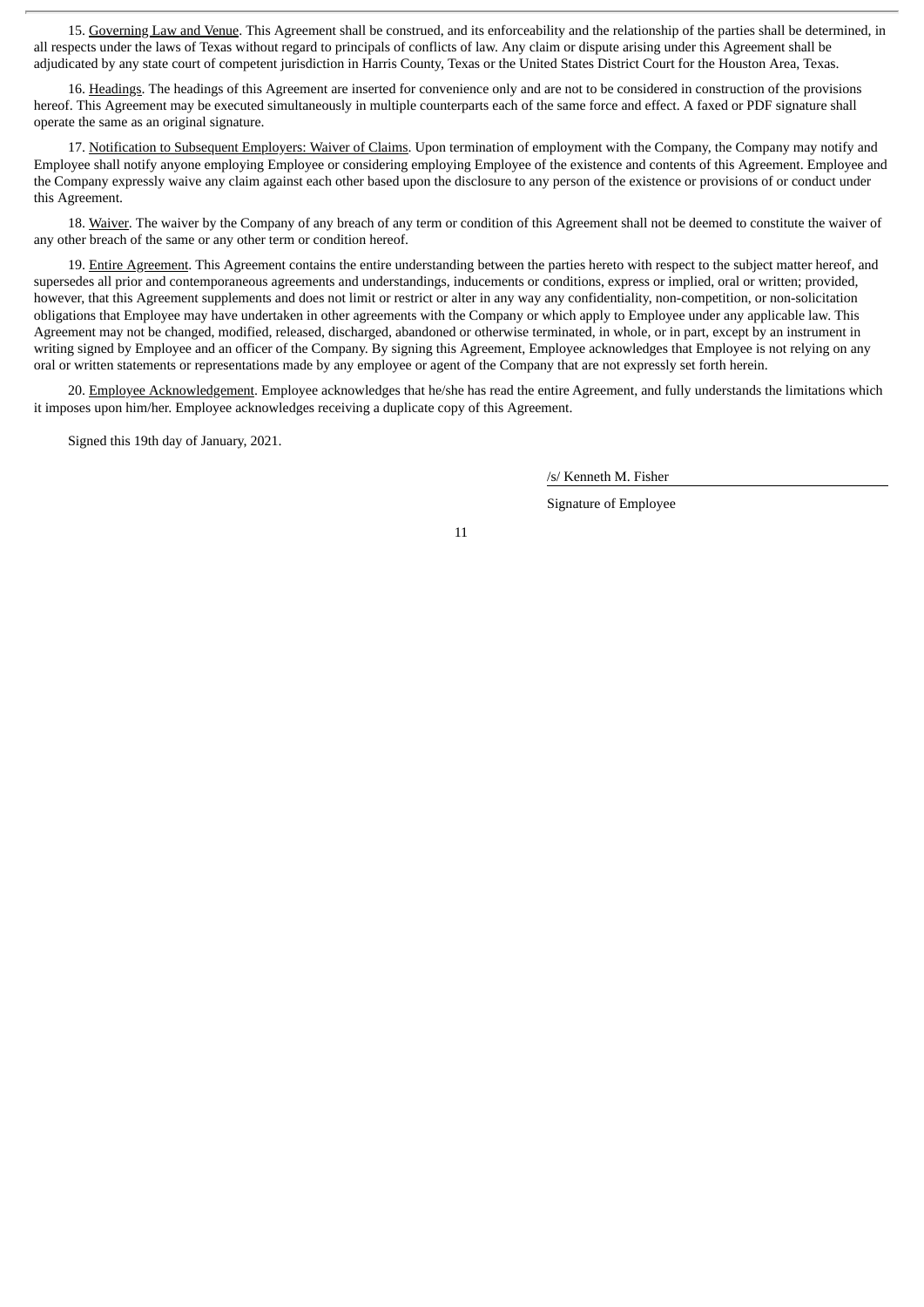# **Apergy USA, Inc.**

By: /s/ Jordan Zweig

Title: Senior Vice President and Chief Human Resources **Officer** 

# **ChampionX Corporation**

By: /s/ Jordan Zweig

Title: Senior Vice President and Chief Human Resources Officer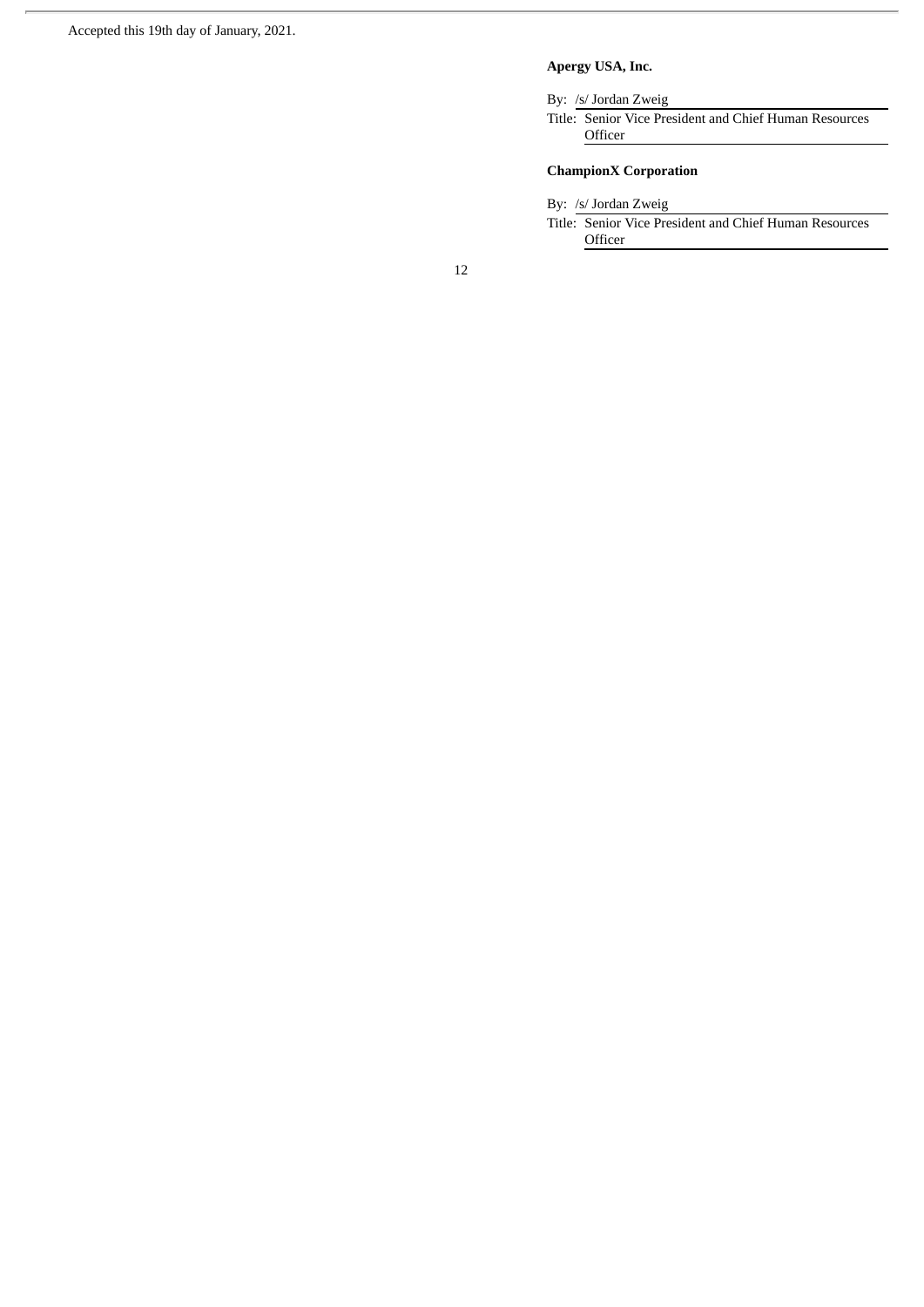#### **RELEASE AND SEPARATION AGREEMENT**

<span id="page-17-0"></span>This RELEASE AND SEPARATION AGREEMENT (this "Agreement") is entered into by and between Jay A. Nutt ("Employee") and ChampionX Corporation (the "Company") as of January 19, 2021, pursuant to the terms of that certain Transition Letter Agreement (the "Transition Letter"), dated January 15, 2021, by and between Employee and the Company. Capitalized terms used but not otherwise defined in this Agreement shall have the meanings ascribed to such terms in the Transition Letter. In exchange for the consideration set forth in the Transition Letter, Employee hereby agrees as follows:

#### 1. Release.

(a) Employee, on behalf of Employee and Employee's heirs, spouse, executors, administrators, successors and assigns, hereby voluntarily, unconditionally, irrevocably and absolutely releases and discharges the Company and its parents, and each of their respective subsidiaries and affiliates, and all of their respective past, present and future employees, officers, directors, agents, owners, shareholders, partners, representatives, members, attorneys, insurers and benefit plans (and all administrators and fiduciaries of any such benefit plans), and all of their respective predecessors, successors, heirs and assigns in their personal and representative capacities (collectively, the "Released Parties"), from liability for, and waives, any and all claims, demands, causes of action, suits, controversies, actions, crossclaims, counterclaims, demands, debts, compensatory damages, liquidated damages, punitive or exemplary damages, any other damages, claims for costs and attorneys' fees, losses or liabilities of any nature whatsoever in law or in equity, and any other liabilities, known or unknown, suspected or unsuspected, of any nature whatsoever (collectively, "Claims") that Employee has or may have against the Released Parties: (i) arising from the beginning of time through the date upon which Employee executes this Agreement or re-executes it (as applicable); (ii) arising out of, or relating to, Employee's employment with any Released Parties; (iii) arising out of, or relating to, any agreement and/or any awards, policies, plans, programs or practices of the Released Parties that may apply to Employee or in which Employee may participate (or previously participated) and/or any rights under bonus plans or programs of Released Parties and/or any other short-term or long-term equity-based or cash-based incentive plans or programs of the Released Parties; (iv) arising out of, or relating to, the termination of Employee's employment with any of the Released Parties; and/or (v) arising out of, or relating to, Employee's status as an employee, member, officer or director of any of the Released Parties, including, but not limited to, any allegation, Claim or violation arising under any federal, state or local civil or human rights law, or under any other local, state or federal law (including, but not limited to, under Title VII of the Civil Rights Act of 1964, as amended; the Civil Rights Act of 1991; the Age Discrimination in Employment Act of 1967, as amended (including the Older Workers Benefit Protection Act); the Equal Pay Act of 1963, as amended; the Americans with Disabilities Act of 1990; the Family and Medical Leave Act of 1993; the Worker Adjustment Retraining and Notification Act; and the Employee Retirement Income Security Act of 1974, as amended); or under any public policy, contract or tort; or under common law; or under any policies, practices or procedures of the Company or any Released Parties; or for wrongful discharge, breach of contract, infliction of emotional distress or defamation; or for costs, fees or other expenses, including attorneys' fees incurred in these matters. THIS RELEASE INCLUDES MATTERS ATTRIBUTABLE TO THE SOLE OR PARTIAL NEGLIGENCE (WHETHER GROSS OR SIMPLE) OR OTHER FAULT, INCLUDING STRICT LIABILITY, OF ANY OF THE RELEASED PARTIES.

(b) Employee hereby agrees not to bring or cause to be brought any Claims and Employee represents and agrees that Employee has not, directly or indirectly, instituted, prosecuted, filed or processed any litigation, Claims or proceedings against the Company or any of the Released Parties, nor has Employee encouraged or assisted anyone to institute, prosecute, file or process any litigation, Claims or proceedings against the Company or any of the Released Parties. Employee represents that Employee has not made assignment or transfer of any right or Claim covered by this Agreement and is not aware of any such right or Claim.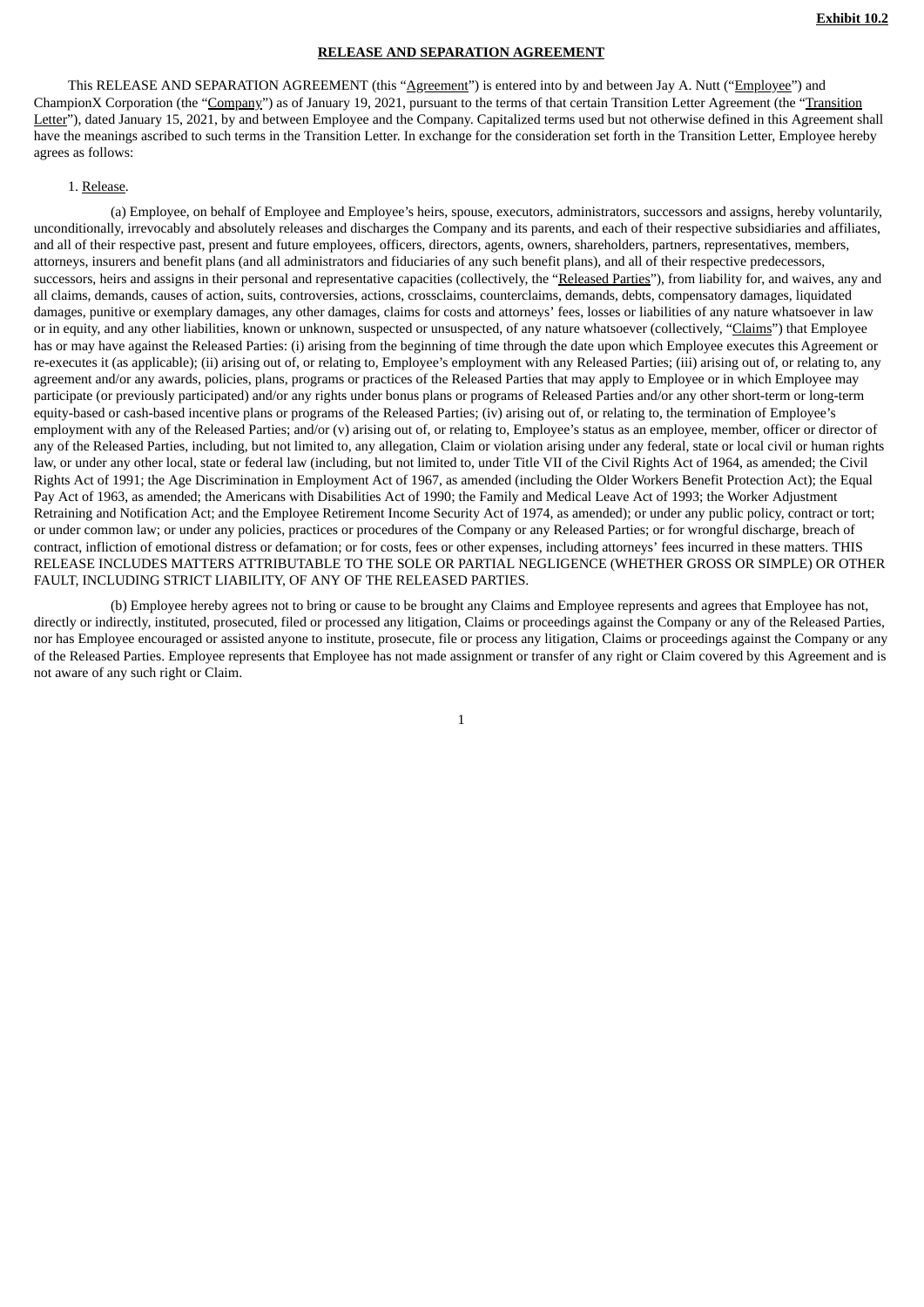(c) Employee understands that Employee may later discover claims or facts that may be different than, or in addition to, those which Employee now knows or believes to exist with regards to the subject matter of this Agreement, and which, if known at the time of executing or re-executing this Agreement, may have materially affected this Agreement or Employee's decision to enter into it. Employee hereby waives any right or claim that might arise as a result of such different or additional claims or facts. This Agreement is not intended to bar any rights or Claims (i) that may not be waived by private agreement under applicable law, (ii) for any vested benefits under the Company's 401(k) plan (if any), and/or (iii) to indemnification rights (if any) under the Company's governing documents. Nothing in this Agreement is intended to prohibit or restrict Employee's right to file a charge with, or participate in a charge by, the Equal Employment Opportunity Commission ("EEOC"), the Securities and Exchange Commission or any other similar governmental agency or cooperating with any such agency; provided, however, that, to the extent permitted by applicable law, Employee hereby waives the right to recover any monetary damages or other relief against any Released Parties as a result of such EEOC or other governmental agency proceeding or subsequent legal actions; and provided, further, that nothing in this Agreement shall prohibit Employee from receiving any monetary award to which Employee becomes entitled pursuant to Section 922 of the Dodd-Frank Wall Street Reform and Consumer Protection Act.

2. Satisfaction of All Leaves and Payment Amounts. By re-executing this Agreement, Employee acknowledges and agrees that Employee has received all leaves (paid and unpaid) to which Employee has been entitled during Employee's employment with the Company or any other Released Party and, with the exception of Employee's eligibility to receive the Termination Benefits (as described in the Transition Letter), Employee has received all wages, bonuses and other compensation, been provided all benefits and been afforded all rights and been paid all sums that Employee is owed or has been owed by the Company or any other Released Party, including, without limitation, all payments arising out of all incentive plans and other compensation or bonus arrangements. Employee acknowledges and agrees that Employee's receipt of any Termination Benefits is conditioned on the Second Release Effective Date (as defined in Section 12 below) occurring within sixty (60) days following Employee's termination date. Upon Employee's termination of employment, Employee will be deemed to have automatically resigned from all positions that Employee holds as a member of any board, officer, director or fiduciary of the Company or any of its affiliates (as applicable). Employee will take all actions reasonably requested by the Company to give effect to this provision.

3. Continuing Obligations. Employee hereby reaffirms Employee's obligations under the Transition Letter, the CIC Plan, the Equity Plan and any award agreements granted thereunder, and under any other plan, agreement (including any restrictive covenant agreement), arrangement or policy in which Employee has entered into, or is currently bound, with the Company (including any of its predecessors), any of its parents or their respective subsidiaries and affiliates (collectively, the "Company Group") (including, without limitation, any post-employment obligations, which shall be collectively referred to herein as the "Post-Termination Continuing Obligations"), all of which are hereby incorporated by reference, and agrees to comply at all times with such obligations.

4. Restrictive Covenants. Employee hereby agrees to be bound by the restrictive covenants and obligations set forth in Exhibit A attached hereto (collectively, the "Restrictive Covenants"). Employee agrees that the Company's remedies at law for a breach or threatened breach of any Restrictive Covenants would be inadequate, and in recognition of this fact, Employee agrees that, in the event of such a breach or threatened breach, in addition to any remedies at law, the Company, without posting any bond or other security, is entitled to obtain equitable relief in the form of specific performance, a temporary restraining order, a temporary or permanent injunction or any other equitable remedy that may then be available,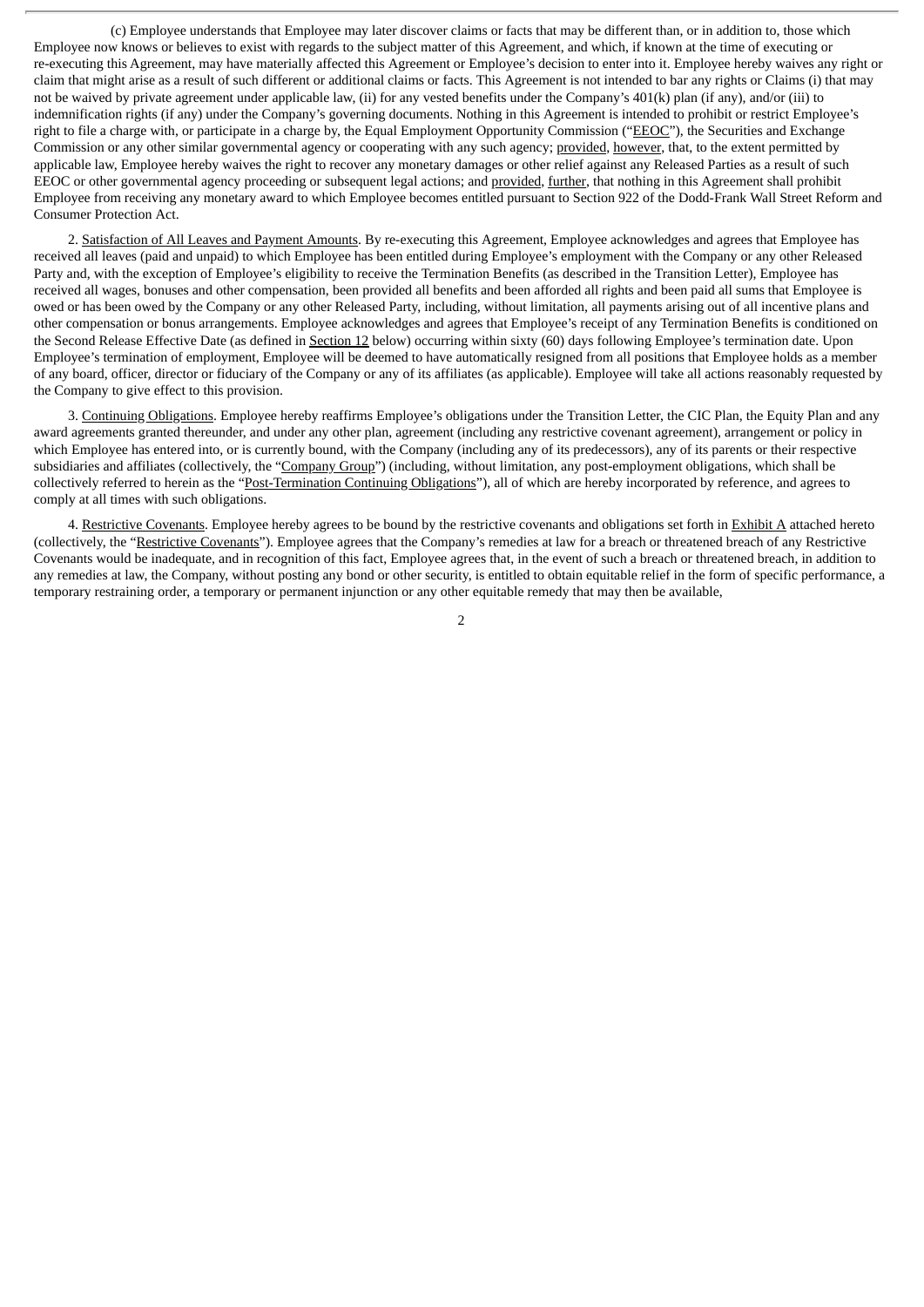without the necessity of showing actual monetary damages. In addition to the conditions set forth in the Transition Letter (including, without limitation, the forfeiture of the Termination Benefits in the event of a termination of Employee's employment by the Company for Cause or by Employee other than due to death or Disability), in the event of a violation or breach by Employee of any of the Restrictive Covenants, Employee's right to receive any Termination Benefits will immediately cease and be forfeited, and any previously paid severance benefits under the CIC Plan, as set forth in the Transition Letter, will be immediately repaid by Employee to the Company.

5. Indemnification. Employee shall indemnify and hold the Released Parties harmless from and against any and all losses, costs, damages, or expenses, including without limitation, attorneys' fees, incurred by the Released Parties that arises out of any breach of this Agreement by Employee.

6. Third-Party Beneficiaries. Employee acknowledges and agrees that all Released Parties are third-party beneficiaries of Employee's covenants, representations, warranties and release of claims under this Agreement and have the right to enforce this Agreement as if they were parties hereto.

7. Confidentiality. Employee agrees that the existence and terms of this Agreement are confidential. Accordingly, Employee shall not disclose this Agreement's existence or the terms hereof to any person or entity, except that Employee may disclose the terms of this Agreement to Employee's spouse, attorney, tax advisor or accountant, and as otherwise required and compelled by law so long as Employee instructs these individuals that the information is confidential and shall not be disclosed to any other person or entity, and Employee remains responsible for any disclosure by any such persons.

8. Governing Law; Jurisdiction; Waiver of Jury Trial. The parties agree that this Agreement and the rights and obligations hereunder shall be exclusively governed by, and construed in accordance with, the laws of the Delaware regardless of any principles of conflicts of laws or choice of laws of any jurisdiction. The parties agree that any action between Employee and the Company Group shall be resolved exclusively in a federal or state court in Houston, Texas, and the Company and Employee hereby consent to such jurisdiction and waive any objection to the jurisdiction of any such court. As a specifically bargained for inducement for each of the parties to enter into this Agreement, Employee and the Company (after having the opportunity to consult with counsel) hereby waive trial by jury as to any and all litigation arising out of and/or relating to this Agreement.

9. Entire Agreement. This Agreement (including Exhibit A) and the Transition Letter as well as the CIC Plan, Equity Plan and award agreements issued thereunder (each, as such terms are modified or described (as applicable) under the terms of the Transition Letter), constitute the complete and entire agreement and understanding of the parties, and supersede in their entirety any and all prior understandings, negotiations, commitments, obligations and/or agreements, whether written or oral, between the parties. Notwithstanding the foregoing, the restrictions set forth in Sections 3 and 4 of this Agreement (including Exhibit A) compliment and are in addition to (and do not supersede or replace) any confidentiality, non-disclosure, non-competition, non-solicitation, trade secret, and/or assignment of inventions and other intellectual property provisions to which Employee's employment was subject, including those which are incorporated by reference herein, which provisions will remain in full force and effect subsequent to the execution or re-execution of this Agreement. Each party represents that, in executing this Agreement or re-executing it (as applicable), such party has not relied upon any representation or statement made by the other party, other than those set forth in this Agreement, with regard to the subject matter, basis or effect of this Agreement.

10. No Admission of Wrongdoing. Employee agrees that neither this Agreement, nor the furnishing of the consideration for this Agreement, shall be deemed or construed at any time to be an admission by any Released Parties of any improper or unlawful conduct.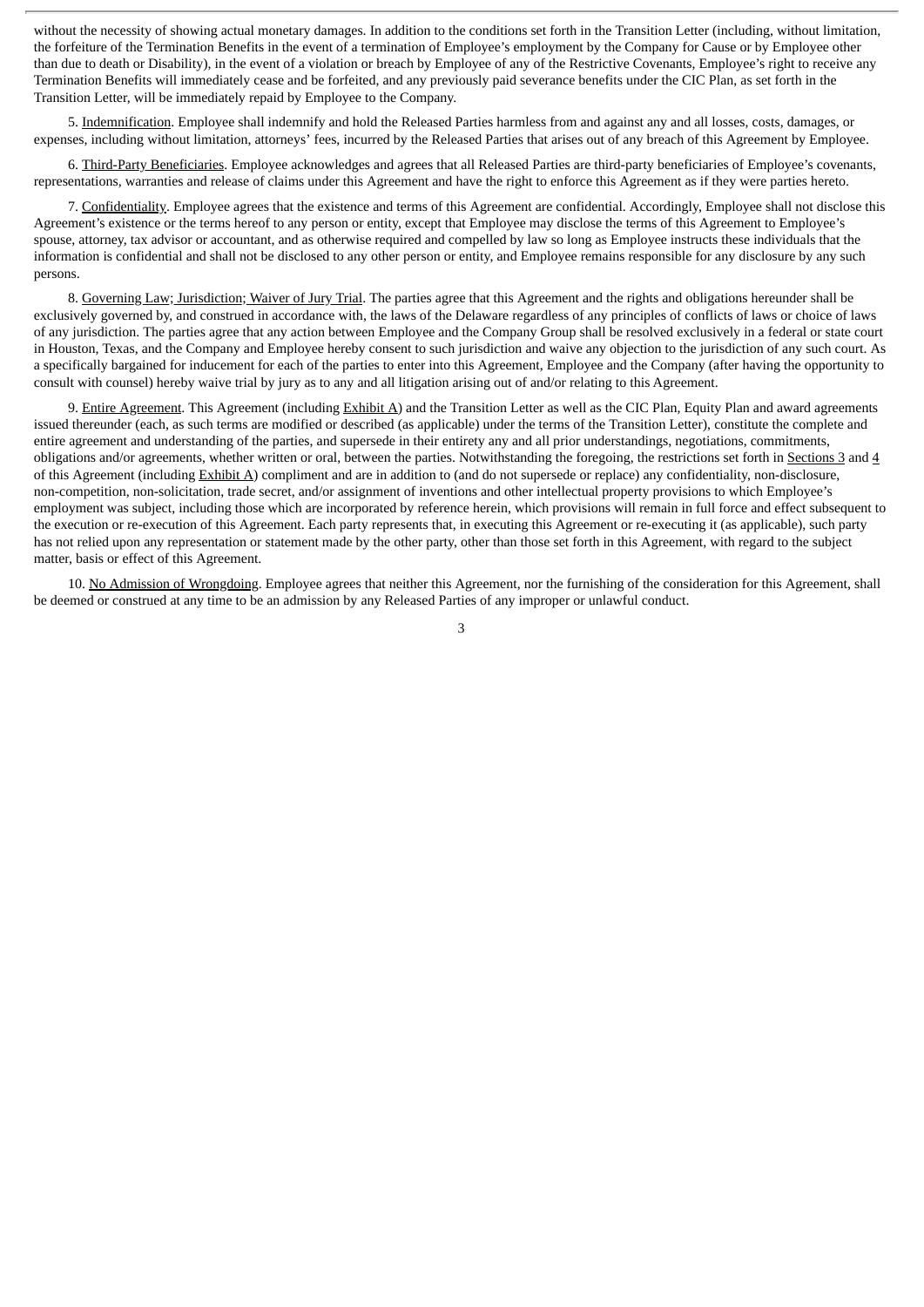11. Severability; Successors. The provisions of this Agreement are deemed severable. The invalidity or unenforceability of any provision of this Agreement (or any portion thereof) in any jurisdiction will not affect the validity, legality or enforceability of the remainder of this Agreement in such jurisdiction or the validity, legality or enforceability of any provision of this Agreement (or any portion thereof) in any other jurisdiction, it being intended that all rights and obligations of the parties hereunder are enforceable to the fullest extent permitted by applicable law. This Agreement will inure to the benefit of and may be enforced by any successor to all or substantially all of the business and/or assets of the Company.

12. Effectiveness; Execution and Re-Execution. Employee acknowledges that this Agreement will only become effective upon Employee's timely execution and non-revocation of this Agreement within sixty (60) days following receipt of this Agreement in accordance the terms herein. Provided that Employee timely executes and does not revoke his execution of this Agreement within the time periods described below, the "Effective Date" shall occur on the eighth calendar day after the date on which Employee initially signs it in accordance with terms below. Further, the Company's obligations in respect of the Termination Benefits, and the Company making any payments thereunder, are strictly contingent upon Employee's timely re-execution and non-revocation of this Agreement in accordance with the terms herein. Provided that, within sixty (60) days following Employee's termination date, Employee timely re-executes and does not revoke his re-execution of this Agreement within the time periods described below, the "Second Release Effective Date" shall occur on the eighth calendar day after the date on which Employee re-executes it in accordance with terms below.

13. Counterparts. This Agreement may be executed in multiple counterparts, each of which will be deemed an original but all of which together will constitute one and the same instrument. A faxed, PDF or electronic signature shall operate the same as an original signature.

BY EXECUTING (OR RE-EXECUTING, AS APPLICABLE) THIS AGREEMENT, EMPLOYEE REPRESENTS AND AGREES THAT:

- I. EMPLOYEE HAS CAREFULLY READ AND FULLY UNDERSTANDS ALL OF THE PROVISIONS OF THIS AGREEMENT;
- II. EMPLOYEE UNDERSTANDS ALL OF THE TERMS AND CONDITIONS OF THIS AGREEMENT AND KNOWS THAT EMPLOYEE IS GIVING UP IMPORTANT RIGHTS, INCLUDING, WITHOUT LIMITATION, RIGHTS UNDER THE AGE DISCRIMINATION IN EMPLOYMENT ACT OF 1967, AS AMENDED; TITLE VII OF THE CIVIL RIGHTS ACT OF 1964, AS AMENDED; THE EQUAL PAY ACT OF 1963; THE AMERICANS WITH DISABILITIES ACT OF 1990; AND THE EMPLOYEE RETIREMENT INCOME SECURITY ACT OF 1974, AS AMENDED;
- III. EMPLOYEE HAS BEEN ADVISED TO CONSULT WITH AN ATTORNEY BEFORE EXECUTING OR RE-EXECUTING IT (AS APPLICABLE) THIS AGREEMENT AND EMPLOYEE HAS DONE SO, OR, AFTER CAREFUL READING AND CONSIDERATION, EMPLOYEE HAS CHOSEN NOT TO DO SO ON EMPLOYEE'S OWN VOLITION;
- IV. PRIOR TO EXECUTING OR RE-EXECUTING (AS APPLICABLE) THIS AGREEMENT, EMPLOYEE HAS HAD AT LEAST 21 DAYS FROM THE DATE OF EMPLOYEE'S RECEIPT OF THIS AGREEMENT TO CONSIDER IT;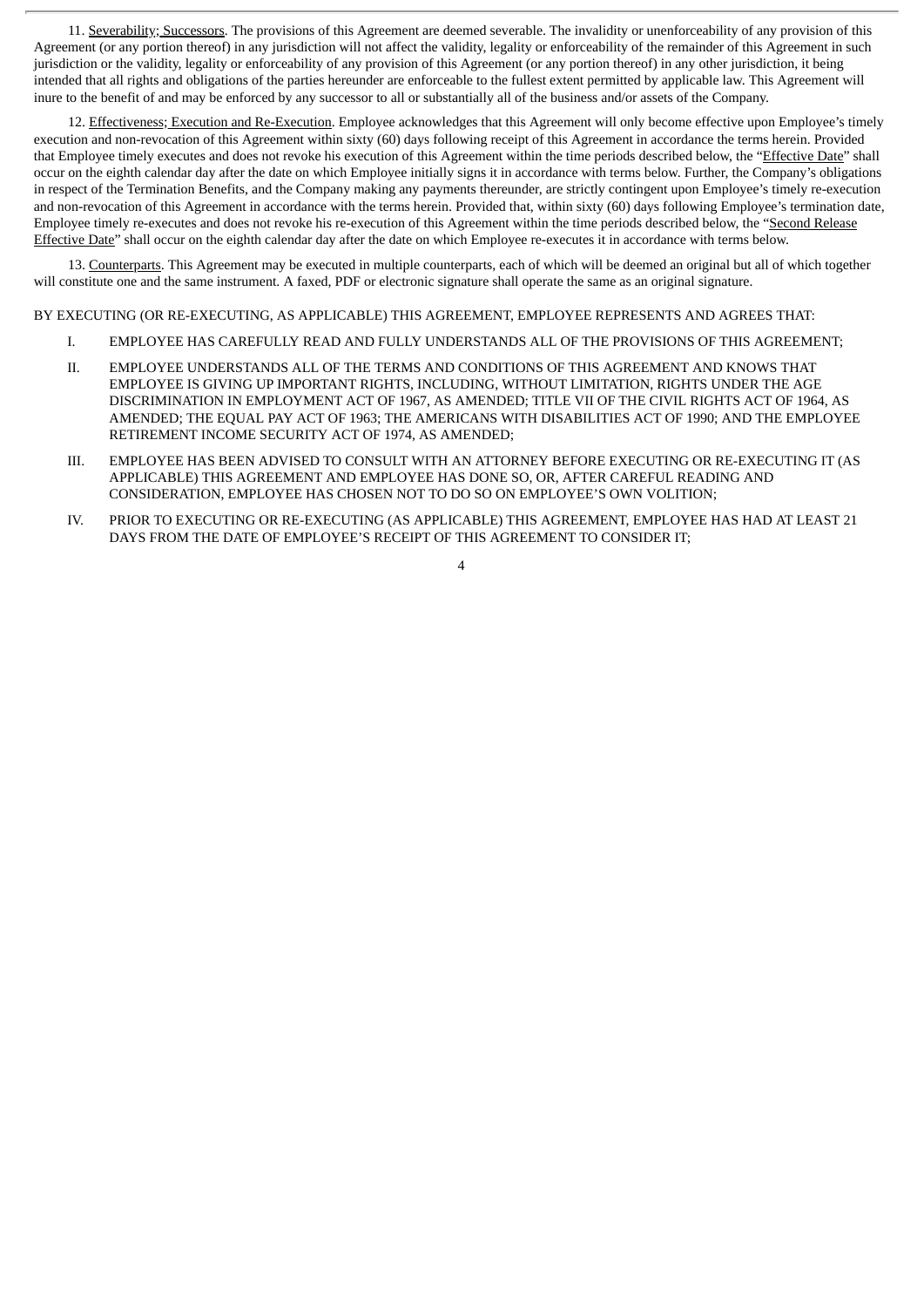- V. ANY CHANGES MADE SINCE EMPLOYEE'S RECEIPT OF THIS AGREEMENT ARE NOT MATERIAL OR WERE MADE AT EMPLOYEE'S REQUEST AND WILL NOT RESTART THE REQUIRED 21-DAY PERIOD;
- VI. EMPLOYEE UNDERSTANDS THAT EMPLOYEE HAS 7 DAYS AFTER THE EXECUTION OR RE-EXECUTION (AS APPLICABLE) OF THIS AGREEMENT (SUCH 7-DAY PERIOD, THE "RELEASE REVOCATION PERIOD") TO REVOKE IT (TO BE EFFECTIVE, SUCH REVOCATION MUST BE IN WRITING AND EMAILED TO GENERAL.COUNSEL@CHAMPIONX.COM BEFORE 11:59 P.M., CENTRAL TIME, ON THE LAST DAY OF THE RELEASE REVOCATION PERIOD), AND THAT THIS AGREEMENT SHALL NOT BECOME EFFECTIVE OR ENFORCEABLE UNTIL THE REVOCATION PERIOD HAS EXPIRED;
- VII. EMPLOYEE HAS EXECUTED OR RE-EXECUTED (AS APPLICABLE) THIS AGREEMENT KNOWINGLY, FREELY AND VOLUNTARILY (A) IN EXCHANGE FOR GOOD AND VALUABLE CONSIDERATION TO WHICH EMPLOYEE WOULD NOT BE ENTITLED IN THE ABSENCE OF EXECUTING OR RE-EXECUTING AND NOT REVOKING THIS AGREEMENT AND (B) WITH THE ADVICE OF ANY COUNSEL RETAINED TO ADVISE EMPLOYEE WITH RESPECT TO IT; AND
- VIII. EMPLOYEE AGREES THAT THE PROVISIONS OF THIS AGREEMENT MAY NOT BE AMENDED, WAIVED, CHANGED OR MODIFIED EXCEPT BY AN INSTRUMENT IN WRITING SIGNED BY AN AUTHORIZED REPRESENTATIVE OF THE COMPANY AND BY EMPLOYEE.

[*REMAINDER OF PAGE INTENTIONALLY LEFT BLANK*]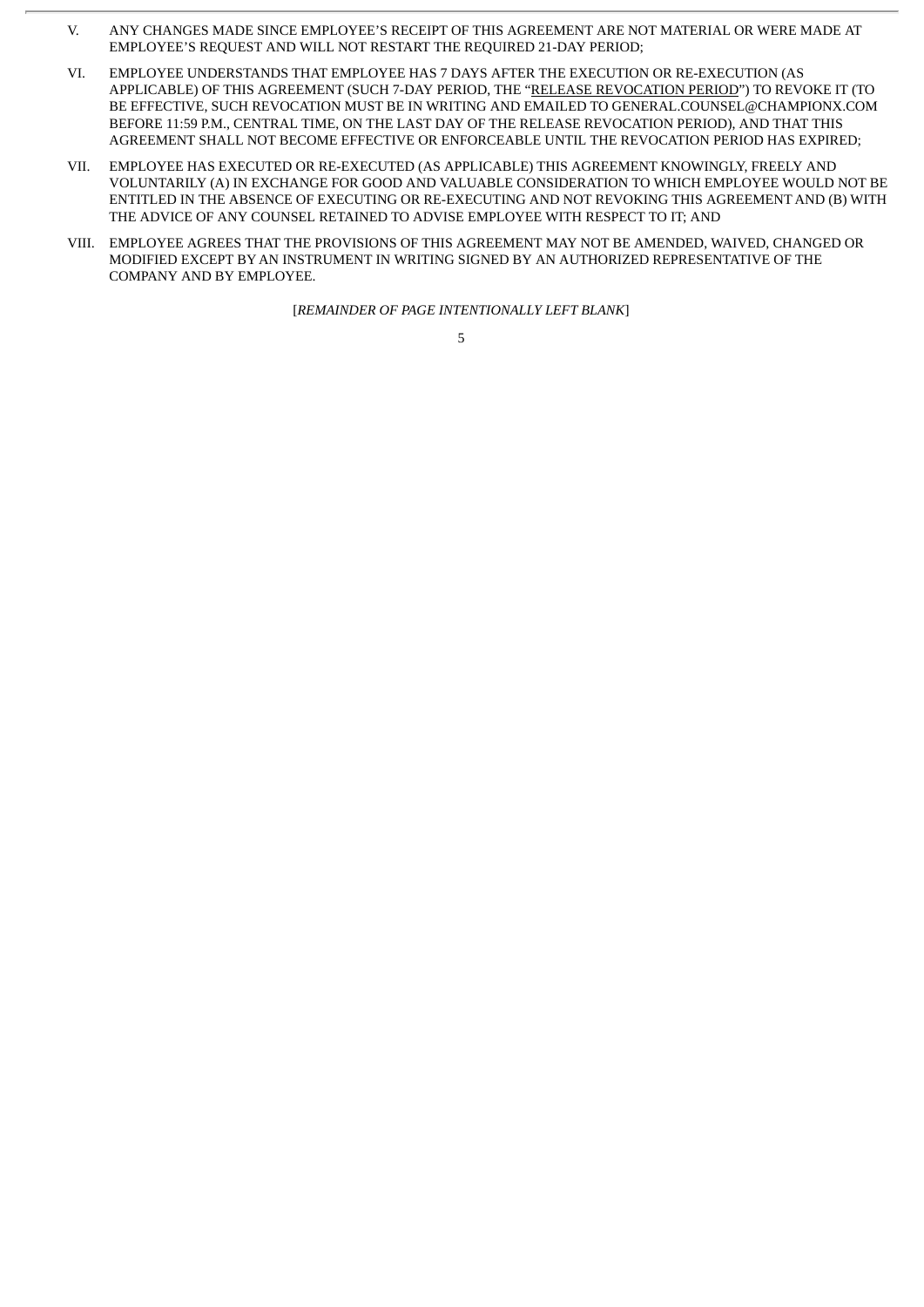IN WITNESS WHEREOF, the parties have duly executed this Agreement as of the below-indicated date(s).

# **CHAMPIONX CORPORATION**

| /s/ Jordan Zweig                                                                     | January 19, 2021 |
|--------------------------------------------------------------------------------------|------------------|
| (Signature)                                                                          | Date             |
| Name: Jordan Zweig                                                                   |                  |
| Title: Senior Vice President and Chief Human Resource Officer                        |                  |
| <b>JAY A. NUTT</b>                                                                   |                  |
| /s/ Jay A. Nutt                                                                      | January 19, 2021 |
| Jay A. Nutt                                                                          | Date             |
| <b>RE-EXECUTED</b><br><b>NOT TO BE SIGNED</b><br>PRIOR TO THE LAST DAY OF EMPLOYMENT |                  |

Jay A. Nutt Date

*[Signature Page to Release and Separation Agreement]*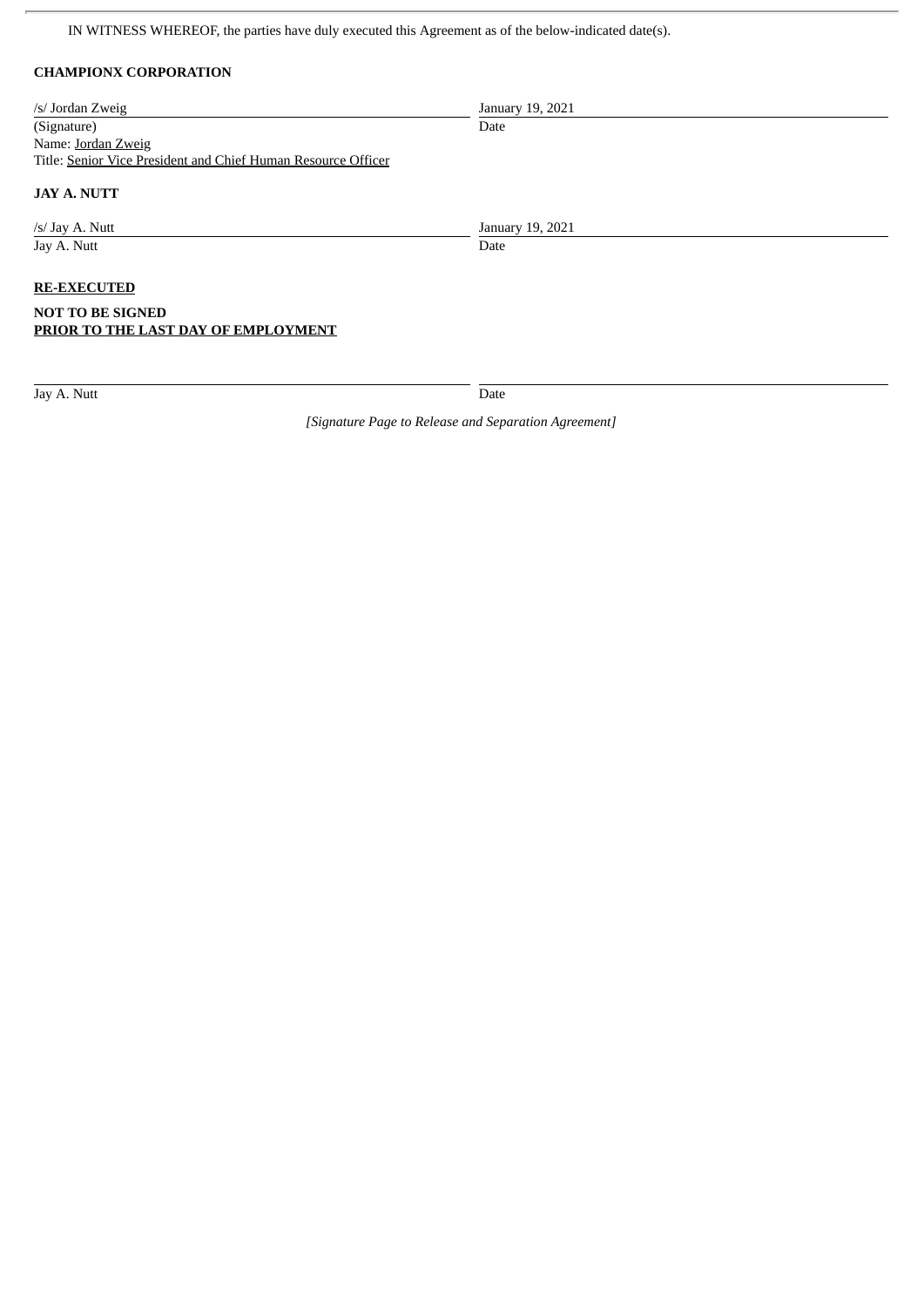#### **EXHIBIT A**

#### **RESTRICTIVE COVENANTS**

1. Restrictive Covenants. In exchange for the consideration set forth in the Transition Agreement and as a condition to Employee's eligibility to receive the Termination Benefits, Employee hereby covenants and agrees to the following:

(a) Confidential Information. Employee acknowledges that Employee had access to the Released Parties' confidential information due to the duties of Employee's position and participation in the leadership and management of the Company Group. During Employee's employment with the Company and following Employee's termination of employment with the Company for any reason or no reason, Employee will not, in any form or manner, directly or indirectly, divulge, disclose or communicate to any person, entity, firm, corporation or any other third party, any Confidential Information. For purposes of this Agreement, "Confidential Information" shall mean, but shall not be limited to: (1) any technical or non-technical data, techniques, drawings, designs, processes, procedures, improvements, methods, treatments, specifications, new products, products in development, inventions, models, manuals, innovation, know-how, financial data, lists of actual or potential customers or suppliers of the Company Group; (2) any information regarding the Company Group's marketing, sales or dealer network, business development or merger, acquisition, or divestiture plans; and (3) personal identifying information received through Employee's job duties about other employees or customers, such as employees' and customers' social security numbers, credit card information, bank account information, PIN numbers, or personal health information, and (4) all other confidential proprietary information or trade secrets in any form or medium (whether merely remembered or embodied in a tangible or intangible form or medium) whether now or hereafter existing, relating to or arising from the past, current or potential business, activities and/or operations of the Company Group, including, without limitation, any such information relating to or concerning finances, sales, marketing, advertising, transition, promotions, pricing, personnel, customers, suppliers, vendors, partners and/or competitors. The foregoing will not apply to information that (i) was known to the public before its legitimate and lawful disclosure to Employee; or (ii) Employee is required to disclose by applicable law, regulation or legal process, provided that Employee provides the Company with prior notice of the contemplated disclosure and cooperates with the Company in seeking a protective order or other appropriate protection of such information.

#### (b) Employee Protections.

(i) 18 U.S.C. § 1833(b) provides: "An individual shall not be held criminally or civilly liable under any federal or state trade secret law for the disclosure of a trade secret that—(A) is made—(i) in confidence to a federal, state, or local government official, either directly or indirectly, or to an attorney; and (ii) solely for the purpose of reporting or investigating a suspected violation of law; or (B) is made in a complaint or other document filed in a lawsuit or other proceeding, if such filing is made under seal." Nothing in this Agreement is intended to conflict with 18 U.S.C. § 1833(b) or create liability for disclosures of trade secrets that are expressly allowed by 18 U.S.C. § 1833(b). Accordingly, the parties to this Agreement have the right to disclose in confidence trade secrets to federal, state, and local government officials, or to an attorney, for the sole purpose of reporting or investigating a suspected violation of law. The parties also have the right to disclose trade secrets in a document filed in a lawsuit or other proceeding, but only if the filing is made under seal and protected from public disclosure.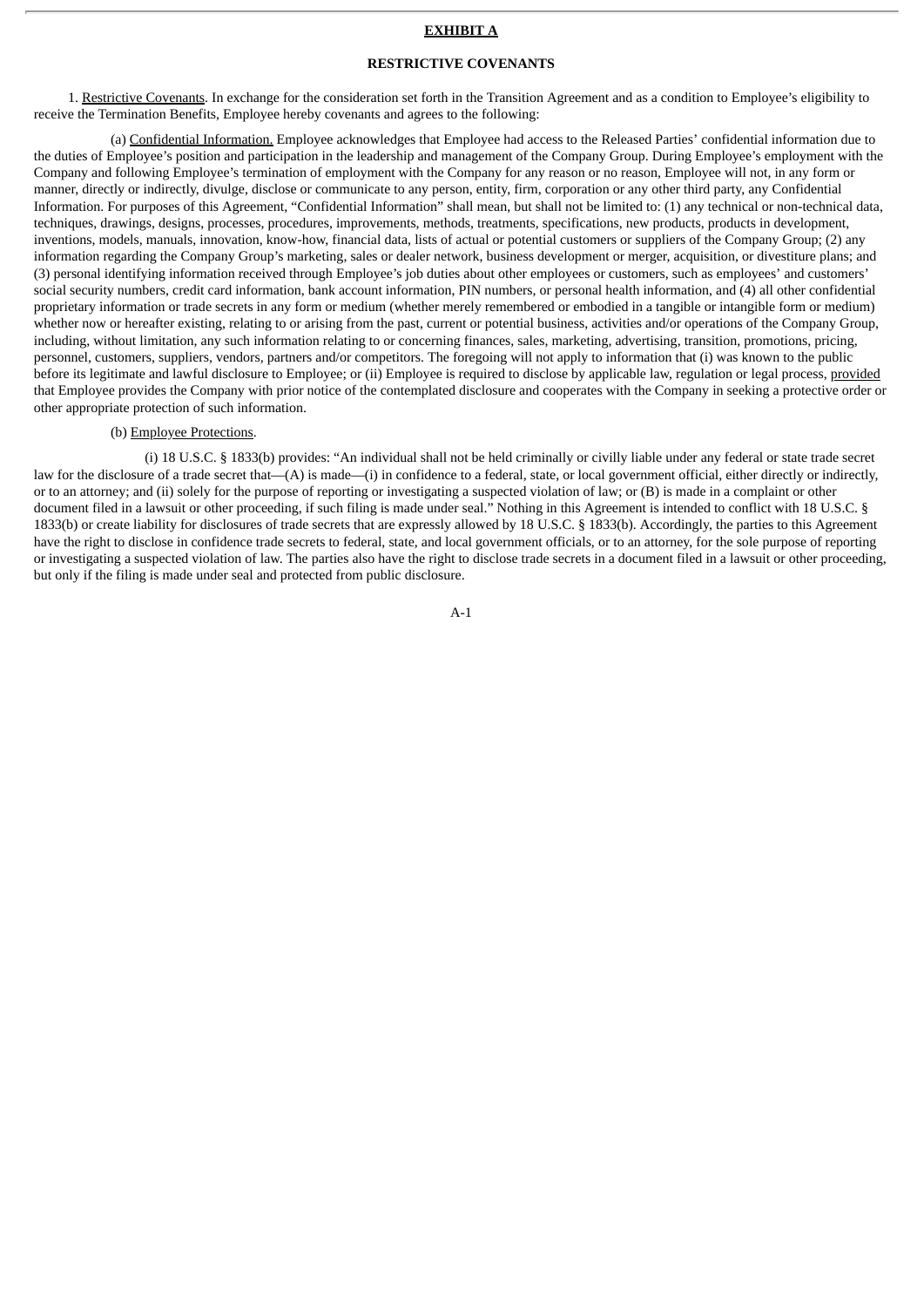(ii) Notwithstanding anything to the contrary contained herein, no provision of this Agreement will be interpreted so as to impede Employee (or any other individual) from (i) making any disclosure of relevant and necessary information or documents in any action, investigation, or proceeding relating to this Agreement, or as required by law or legal process, including with respect to possible violations of law, (ii) participating, cooperating, or testifying in any action, investigation, or proceeding with, or providing information to, any governmental agency, legislative body or any self-regulatory organization, including, but not limited to, the Department of Justice, the Securities and Exchange Commission, the Congress, and any agency Inspector General, (iii) accepting any U.S. Securities and Exchange Commission Awards, or (iv) making other disclosures under the whistleblower provisions of federal law or regulation. In addition, nothing in this Agreement or any other agreement or policy of the Company Group prohibits or restricts Employee from initiating communications with, or responding to any inquiry from, any administrative, governmental, regulatory or supervisory authority regarding any good faith concerns about possible violations of law or regulation. Employee does not need the prior authorization of the Company to make any such reports or disclosures and Employee will not be required to notify the Company that such reports or disclosures have been made.

(c) Non-Competition. Employee acknowledges that (i) Employee performs services of a unique nature for the Company Group that are irreplaceable and that Employee's performance of such services to a competing business will result in irreparable harm to the Company Group; (ii) Employee has had and will continue to have access to Confidential Information, which, if disclosed, would unfairly and inappropriately assist in competition against the Company Group; (iii) in the course of employment by a competitor, Employee would inevitably use or disclose such Confidential Information; (iv) the Company Group has substantial relationships with their customers and Employee has had and will continue to have access to these customers; (v) Employee has received and will receive specialized training from the Company Group; and (vi) Employee has generated and will continue to generate goodwill for the Company Group in the course of employment. Accordingly, Employee hereby agrees that, during employment with the Company and for a period of twelve (12) months after the termination of Employee's employment with the Company for any reason or no reason (the "Post-Employment Restrictive Period"), Employee shall not, directly or indirectly, as an individual, partner, stockholder, director, officer, principal, agent, independent contractor, employee, trustee, lender of money or in any other relation or capacity whatsoever, on his/her own behalf or in combination with others (other than on behalf of the Company Group and its successors and assignees during Employee's employment): (1) engage in any activity or perform any services that contribute to any research, discovery, development, manufacture, importation, marketing, promotion, or sale of one or more Competing Products, to the extent Employee engaged in the same or similar activities and/or performed the same or similar services for or on behalf of the Company Group; or (2) engage in any activity during the performance of which Confidential Information is likely to be used or disclosed. Notwithstanding the foregoing, the restrictions in this Section 1(c) of Exhibit A shall only restrict Employee's activities during the Post-Employment Restrictive Period within the Territory. For purposes of this Section 1 of Exhibit A, "Territory" means any country, city, county and other locale in which Employee had responsibilities, client contact, provided any services or products or had access to Confidential Information during the two years preceding the date of termination of Employee's employment. For purposes of this Section 1 of Exhibit A, "Competing Products" means any Company Group product, process, or service (in each case, whether in existence or under development) that has the same or similar purpose or use as, or improves upon or competes with, in each case, a product, process, or service researched, discovered, developed, manufactured, imported, marketed, sold, or offered for sale by any member of the Company Group or its successors or assignees, during Employee's employment with the Company Group if Employee worked on and/or received Confidential Information about such product, process, or service during his/her employment with the Company Group (which products, processes and services include, but are not limited to, the provision of equipment, services and technologies used in the drilling, completion and production of wells for the production of oil and natural gas, including, without limitation, artificial lift equipment, chemistry solutions, and digital technologies). Nothing in this Section  $1(c)$  of Exhibit A shall prevent Employee from being a passive owner of not more than two percent (2%) of the issued and outstanding securities of a corporation whose securities are publicly traded and which is subject to the reporting requirements of the Securities Exchange Act of 1934.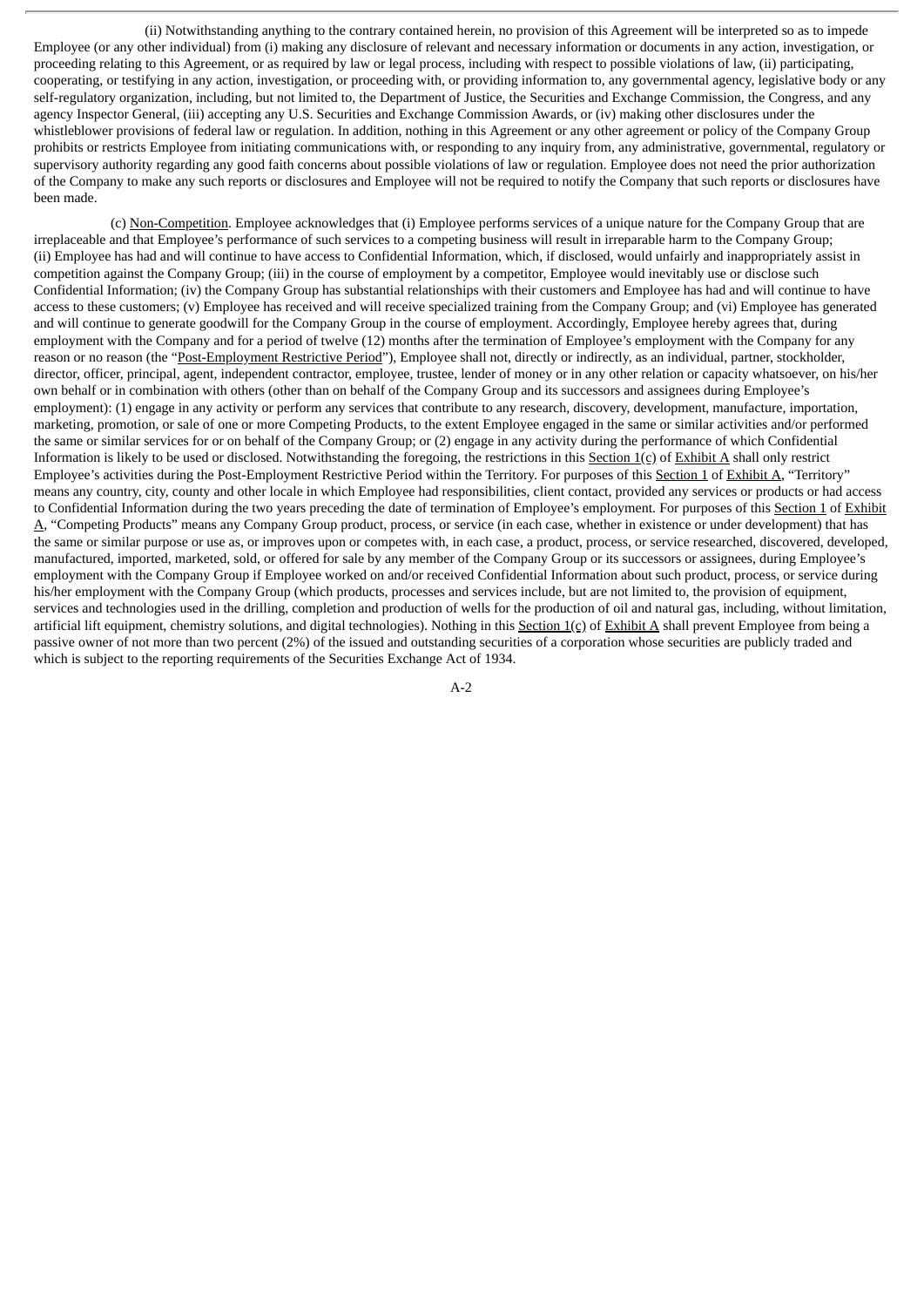(d) Non-Solicitation of Customers. During the Post-Employment Restrictive Period, Employee shall not, directly or indirectly, as an individual, partner, stockholder, director, officer, principal, agent, independent contractor, employee, trustee, lender of money or in any other relation or capacity whatsoever, on Employee's own behalf or in combination with any other person, firm corporation or other entity, (i) promote or market any Competing Products to any Customer, or (ii) solicit any Customer for the purpose of selling any Competing Products. For purposes of this Section 1 of Exhibit A, "Customer" means (x) any clients or customers with whom Employee had direct contact or business dealings or indirect contact or business dealings (through the supervision of other employees) during Employee's employment with Company Group, or (y) any client or customers about whom Employee learned Confidential Information as a result of Employee's employment with the Company Group.

(e) Non-Solicitation of Employees. During the Post-Employment Restrictive Period, Employee shall not, directly or indirectly, induce or attempt to induce or otherwise counsel, advise, solicit or encourage any employee of the Company Group, to leave the employ of the Company Group or their successors and assigns, or to accept employment with any other person or entity.

(f) Non-disparagement. Neither Employee nor any of Employee's representatives shall do, say, publish or communicate to any person, entity, customer of the Company Group or in any media or forum, including the use of internet social networking web or blog sites i.e. Facebook, Twitter, etc., any matter or thing which may be considered as negative comments or otherwise disparaging to any member of the Company Group (including, but not limited to, their directors, officers, or employees) in connection with any matter arising out of or relating to the Company Group. The foregoing will not be violated by truthful statements in response to legal process, required governmental testimony or filings, or administrative or arbitral proceedings (including, without limitation, depositions in connection with such proceedings). Company Group shall not do, say, publish or communicate to any person, entity, customer of the Company Group or in any media or forum, including the use of internet social networking web or blog sites i.e. Facebook, Twitter, etc., any matter or thing which may be considered as negative comments or otherwise disparaging to Employee. The foregoing will not be violated by truthful statements in response to legal process, required governmental testimony or filings, or administrative or arbitral proceedings (including, without limitation, depositions in connection with such proceedings).

(g) Return of Company Property. Upon Employee's termination of employment with the Company for any reason or no reason (or at any time prior thereto at the Company's request) Employee shall return to the Company all Confidential Information and all Company Group property. Company Group property may include, but is not limited to, manuals of any sort and kind, cost information, keys, access cards, credit cards, phone cards, computers, laptops, cell phones, smart phones, computer programs, computer discs, computer lists, databases, product lists, price lists, records of all sorts, data samples, models, programs, handbooks, lists of customers, lists of suppliers, financial data, contracts, and any other writings or compilation of information relating in any manner to the operation of Released Parties, including all copies (photocopies, handwritten copies, electronic copies or otherwise) of such documents or writings. Employee's compliance with this Section  $1(g)$  of Exhibit A may require that Employee remove and/or delete any data or information that is Company Group property from any personal computer, smart phone or cell phone. Upon Employee's termination of employment with the Company for any reason or no reason (or at any time prior thereto at the Company's request) Employee shall have provided the Company with any pass words or access codes needed to access any Company Group computer, smart phone or cell phone that was in Employee's possession or control during Employee's employment.

(h) Reasonableness of Covenants. By executing this Agreement or re-executing it (as applicable), Employee gives the Company assurance that Employee has carefully read and considered all of the terms of the Agreement, including the restraints imposed under this Section 1 of Exhibit A. Employee agrees that these restraints are necessary for the reasonable and proper protection of the Company Group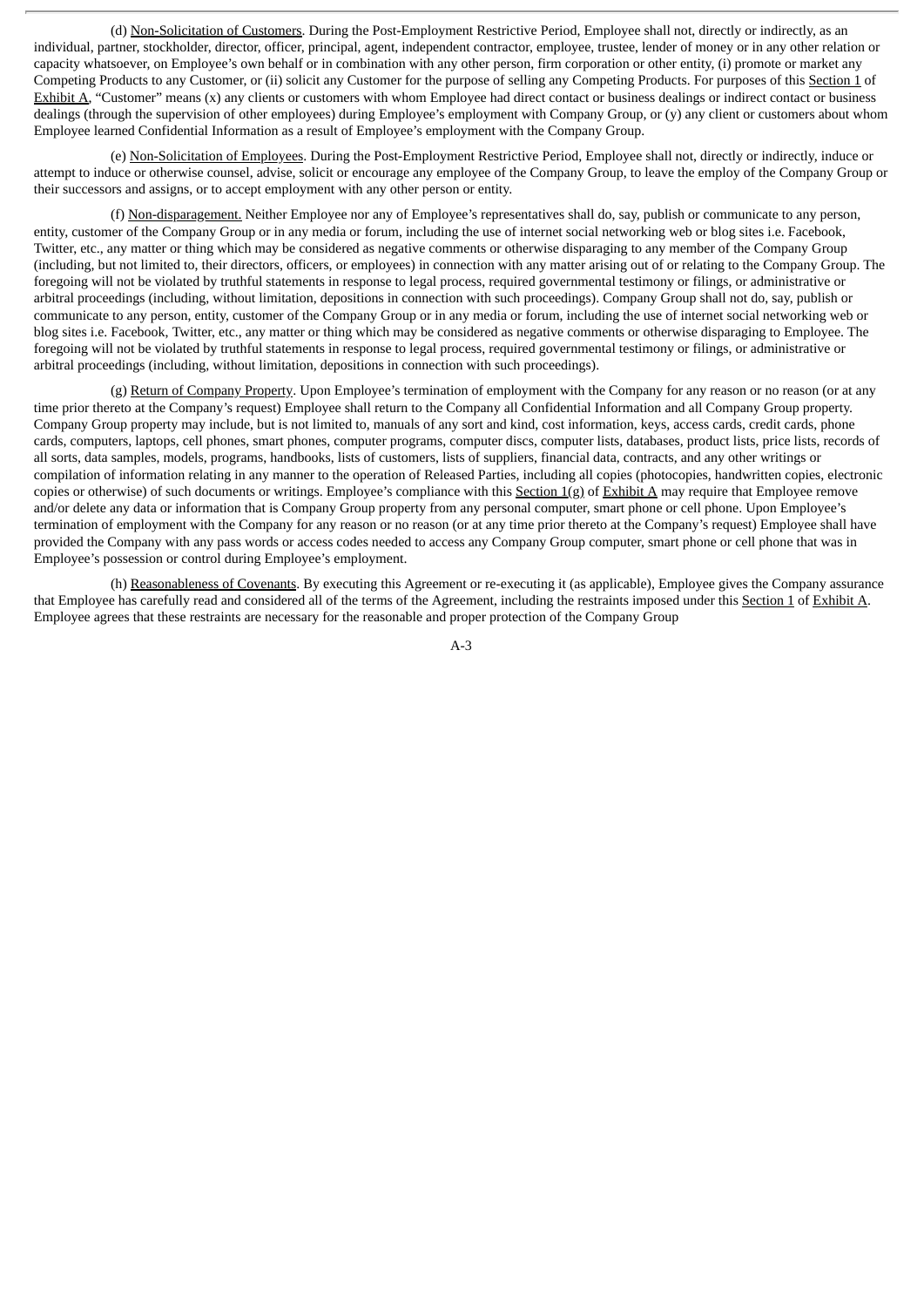and their Confidential Information and that each and every one of the restraints is reasonable in respect to subject matter, length of time and geographic area, and that these restraints, individually or in the aggregate, will not prevent Employee from obtaining other suitable employment during the period in which Employee is bound by the restraints. Employee acknowledges that each of these covenants has a unique, substantial and immeasurable value to the Company Group and that Employee has sufficient assets and skills to provide a livelihood while such covenants remain in force. Employee further agrees that Employee will not challenge the reasonableness or enforceability of any of the covenants set forth in this Section 1 of Exhibit A, and that Employee will reimburse the Company Group for all costs (including reasonable attorneys' fees) incurred in connection with any action to enforce any of the provisions of this Section 1 of Exhibit A due to Employee's breach of any of the covenants set forth in this Section 1 of Exhibit A. It is also agreed that each member of the Company Group will have the right to enforce all of Employee's obligations to that applicable member under this Agreement, including, without limitation, pursuant to this Section 1 of Exhibit A.

(i) Reformation. If it is determined by a court of competent jurisdiction in any state that any restriction in this Section 1 of Exhibit A is excessive in duration or scope or is unreasonable or unenforceable under applicable law, it is the intention of the parties that such restriction may be modified or amended by the court to render it enforceable to the maximum extent permitted by the laws of that state.

(j) Tolling. In the event of any violation of the provisions of this Section 1 of Exhibit A, Employee agrees that the post-termination restrictions contained in this Section 1 of Exhibit A will be extended by a period of time equal to the period of such violation, it being the intention of the parties hereto that the running of the Post-Employment Restrictive Period will be tolled during any period of such violation.

2. Cooperation. Upon the receipt of reasonable notice from the Company (including outside counsel), Employee agrees that during the remainder of Employee's employment and thereafter, Employee will respond and provide information with regard to matters of which Employee has knowledge as a result of Employee's employment, and will provide reasonable assistance to the Company Group in defense of any claims made against the Company Group, and will assist the Company Group in the prosecution of any claims made by any member of the Company Group, to the extent that such claims may relate to Employee's term of employment (collectively, "Cooperation Claims"). Employee agrees to promptly inform the Company if Employee becomes aware of any lawsuits involving Cooperation Claims that may be filed or threatened against any member of the Company Group. Employee also agrees to promptly inform the Company (to the extent that Employee is legally permitted to do so) if Employee is asked to assist in any investigation of the Company Group (or their actions) or another party attempts to obtain information or documents from Employee (other than in connection with any litigation or other proceeding in which Employee is a party-in-opposition) with respect to matters Employee believes in good faith to relate to any investigation of the Company Group, in each case, regardless of whether a lawsuit or other proceeding has then been filed against the Company Group with respect to such investigation, and will not do so unless legally required. During the pendency of any litigation or other proceeding involving Cooperation Claims, Employee will not communicate with anyone (other than Employee's attorneys and tax and/or financial advisors and except to the extent that Employee determines in good faith is necessary in connection with the performance of Employee's duties to the Company Group prior to Employee's termination of employment with the Company) with respect to the facts or subject matter of any pending or potential litigation or regulatory or administrative proceeding involving any member of the Company Group without giving prior written notice to the Company or the Company's counsel. Upon presentation of appropriate documentation, the Company will pay or reimburse Employee for all reasonable and necessary out-of-pocket business expenses incurred by Employee in complying with this Section 2 of Exhibit A.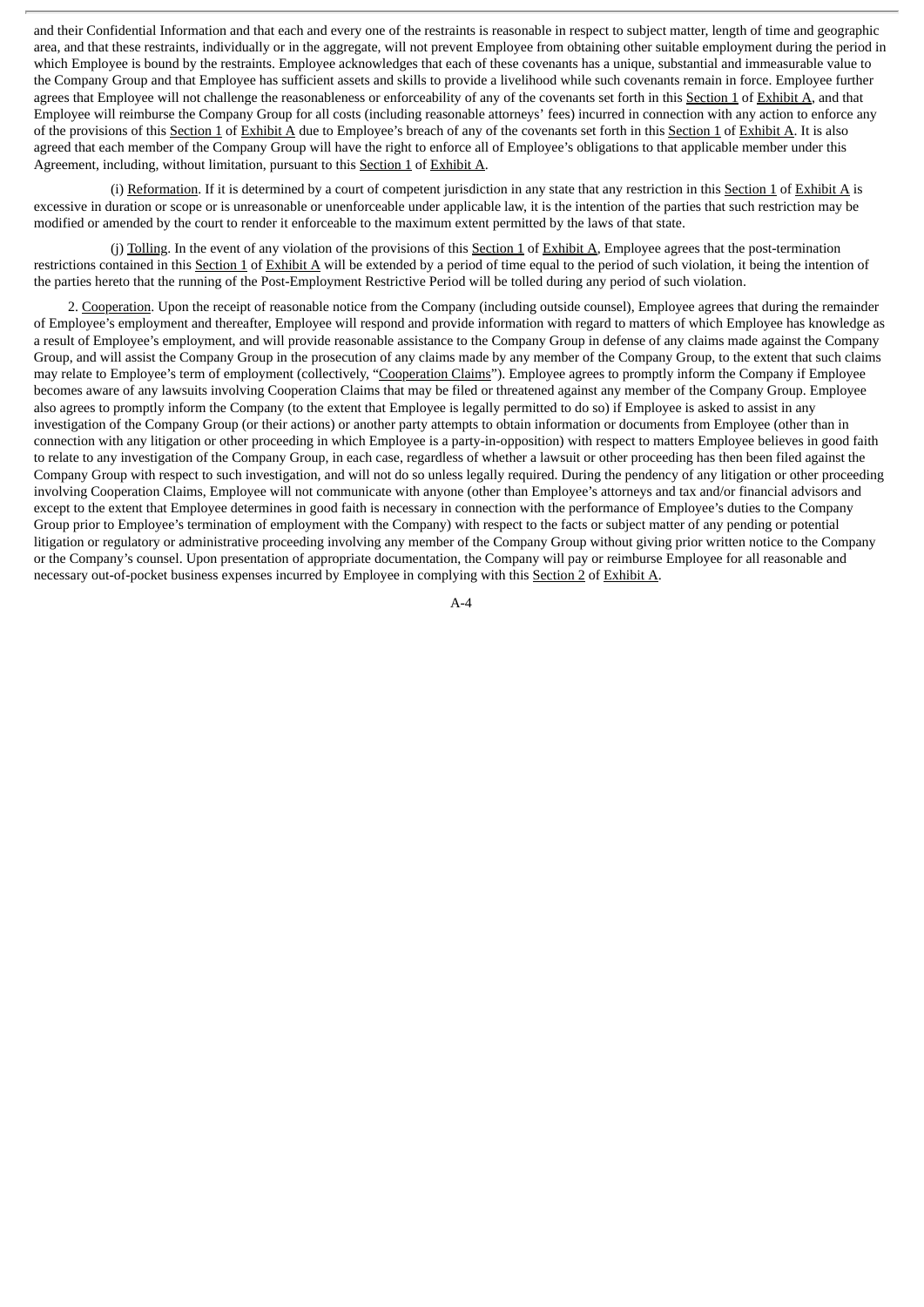<sup>3.</sup> Survival. The obligations contained in this Exhibit A hereof will survive the termination of Employee's employment with the Company and are fully enforceable thereafter.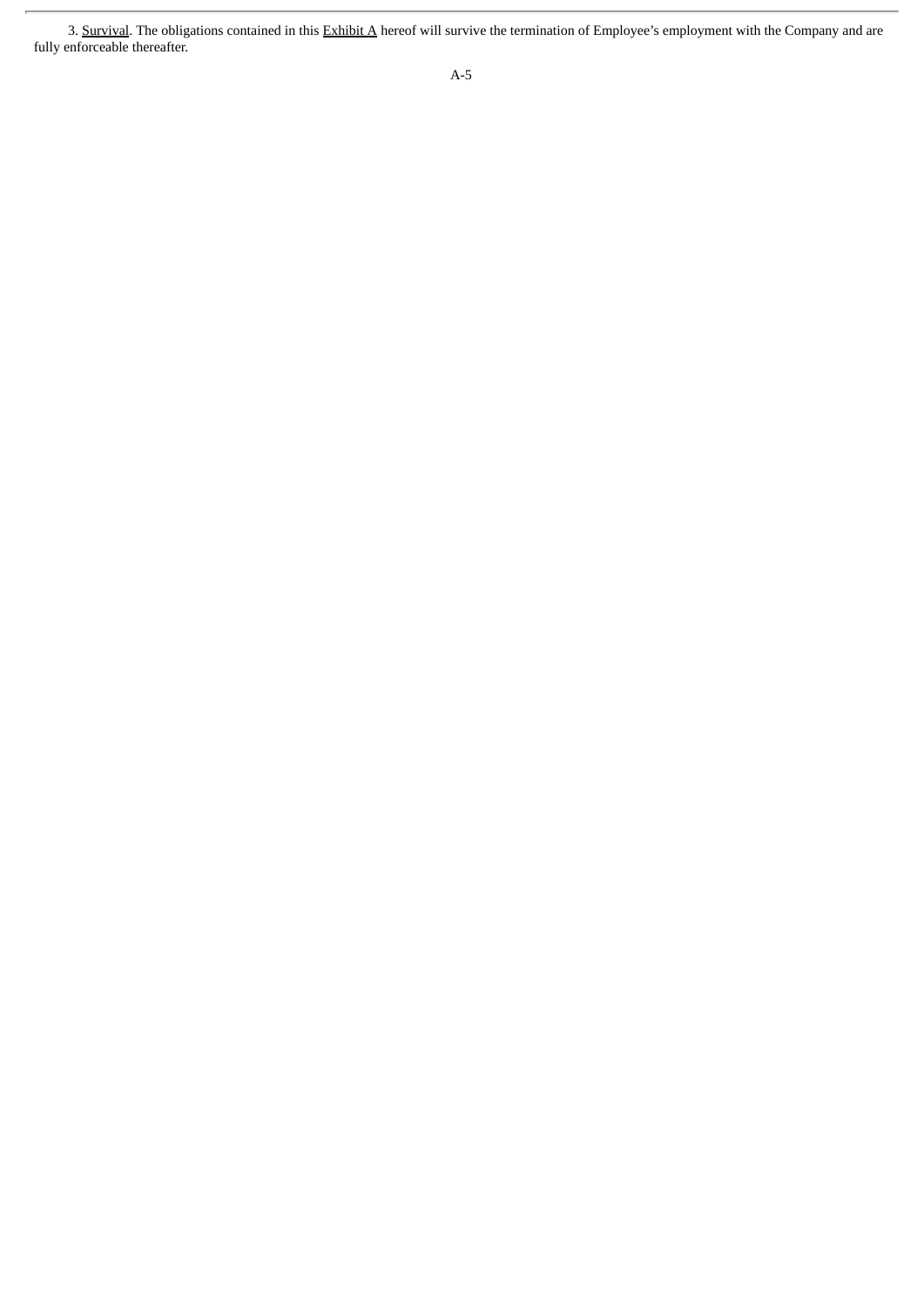# **CHAMPIONX**

<span id="page-28-0"></span>January 15, 2021

Jay A. Nutt ChampionX Corporation

#### Re: Transition Arrangements

Dear Jay,

This letter agreement (this "Agreement") confirms the understandings between you and ChampionX Corporation (the "Company") with respect to the transition of your position with the Company and your rights and obligations under (i) the ChampionX Corporation Senior Executive Change-in-Control Severance Plan (the "CIC Plan") and (ii) the ChampionX Corporation Amended and Restated 2018 Equity and Cash Incentive Plan (the "Equity Plan").

The closing of the merger transaction between a subsidiary of Apergy Corporation and ChampionX Holding, Inc. on June 3, 2020 (the "Merger") constituted a "Change-in-Control," as defined under the CIC Plan and the Equity Plan. The Company acknowledges that, as a result of the change in your position that is expected to occur on February 1, 2021, you will have a right on such date to terminate your employment for "Good Reason" (as defined in each of the CIC Plan and the Equity Plan) (a "Good Reason Termination"), which entitles you to certain rights and benefits under the CIC Plan and the Equity Plan. Provided that you comply with the terms of this Agreement, the Company hereby waives its rights with respect to the requirements of Article 2 of the CIC Plan and Section 36(h)(iv) of the Equity Plan regarding your obligation to provide a timely written notice, the Company's right to cure and your requirement to timely terminate your employment thereafter if the Company fails to cure. Further, by executing this Agreement, you hereby agree to waive any and all rights to terminate your employment for a Good Reason Termination due to the aforementioned change in your position and agree to transition your employment in accordance with the terms of this Agreement.

In signing below, you hereby acknowledge and agree that you will cease serving as Chief Financial Officer on February 1, 2021 and serve a transition period and your employment with the Company will continue until the earliest to occur of (i) the Company's termination of your employment for Cause (as defined in the CIC Plan), (ii) the end of the 30-day period following the Company's written notice to you regarding the termination of your employment with the Company for any reason other than for Cause, (iii) the end of the 30-day period following your written notice to the Company regarding your resignation from employment with the Company, (iv) the termination of your employment due to your death or Disability (as defined in the CIC Plan), and (v) June 30, 2021 (the "End Date"). The period beginning on February 1, 2021 through the termination of your employment with the Company is referred to herein as the "Transition Period." During the Transition Period, your title will be "Senior Vice President, Special Projects" and you will report to, and have the duties assigned to you by, the Company's President and Chief Executive Officer. Your monthly base salary during the Transition Period will be \$40,833, less all applicable tax withholdings and authorized or required deductions. During the Transition Period, you will remain eligible for health, wellness and retirement benefits as are currently in place and applicable to other similarly situated employees. For the avoidance of doubt, you will not be eligible to participate in, or receive a bonus under, the AIP for the 2021 performance year.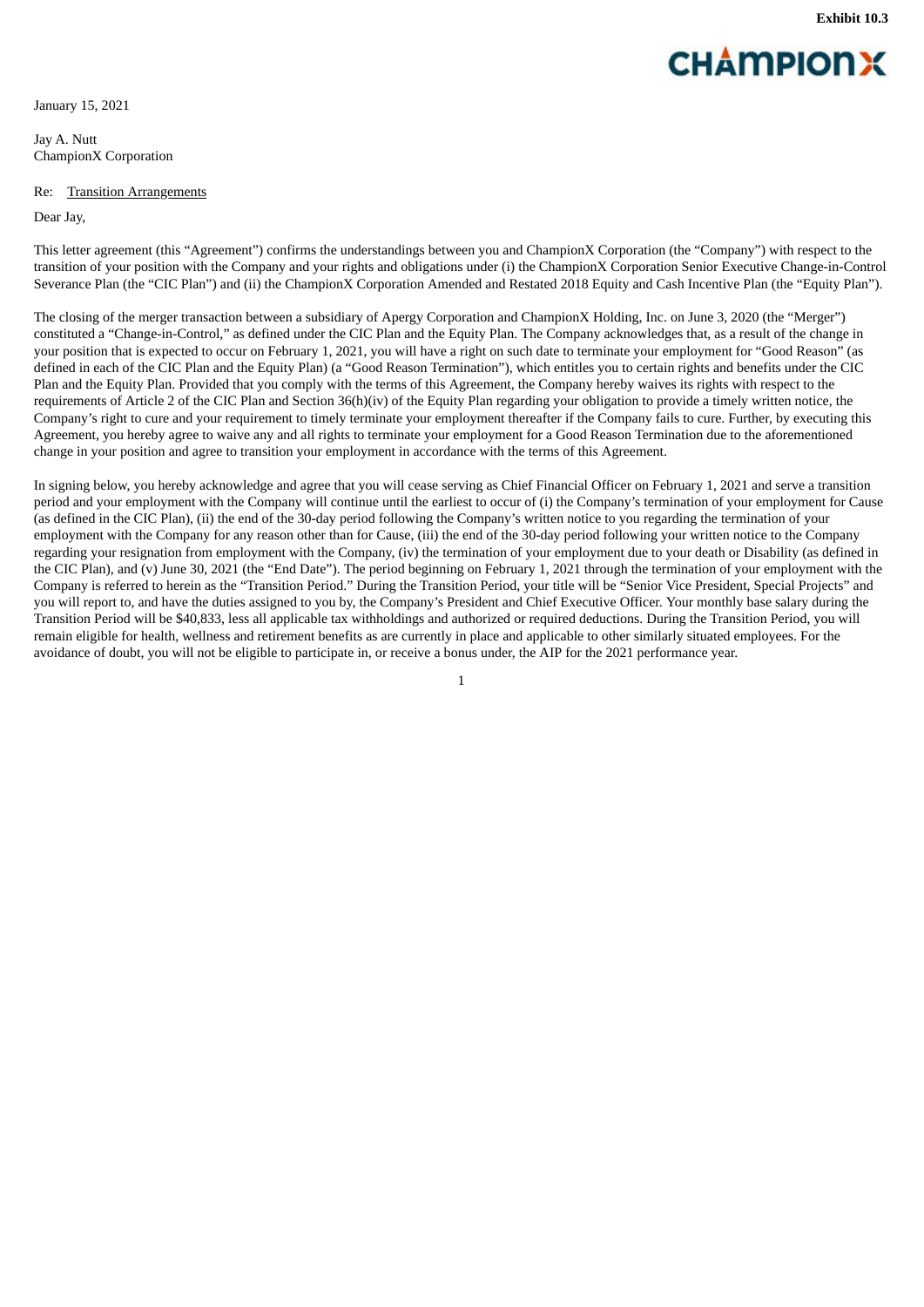Provided that the termination of your employment (i) occurs on the End Date or (ii) prior to the End Date due to a termination of your employment by the Company without Cause or due to your death or Disability pursuant to the terms of the CIC Plan (each, an "Eligible Termination"), you will be entitled to the rights and benefits as provided in Articles 4 and 5 of the CIC Plan upon your Eligible Termination, which will be treated as your "Date of Termination" for purposes of the CIC Plan. In addition, upon your Eligible Termination, you will be deemed to have resigned for Good Reason for purposes of the Equity Plan, and you will be entitled to accelerated vesting and payment of your outstanding equity awards in accordance with Section 36(a) of the Equity Plan. These rights under the CIC Plan and the Equity Plan (the "Termination Benefits") will be subject to your execution (without revocation) of the Separation Agreement and Release (the "Separation Agreement") provided to you by the Company upon receipt of this Agreement, and your re-execution (without revocation) of the Separation Agreement upon your Eligible Termination. The Termination Benefits, if any, will be paid or provided to you in accordance with the payment terms of the CIC Plan.

For the avoidance of doubt, notwithstanding the terms of the CIC Plan and Equity Plan, if your employment is terminated by the Company for Cause or you resign from your employment prior to the End Date for any reason (other than due to your death or Disability (as defined in the CIC Plan)), you will forfeit all rights and entitlements to receive the Termination Benefits (other than your accrued rights under Article 4 of the CIC Plan).

Except as modified hereby, the provisions of the CIC Plan and the Equity Plan (including the award agreements issued thereunder) shall continue in full force and effect in accordance with their terms, including all rights and obligations of the Company and you thereunder.

Please indicate your acknowledgment and acceptance of this letter by signing as provided below and returning a copy to me as soon as possible.

Thank you,

/s/ Jordan Zweig Jordan Zweig Senior Vice President and CHRO

Acknowledged and Agreed:

Date: January 19, 2021

/s/ Jay A. Nutt Jay A. Nutt

Cc: Soma Somasundaram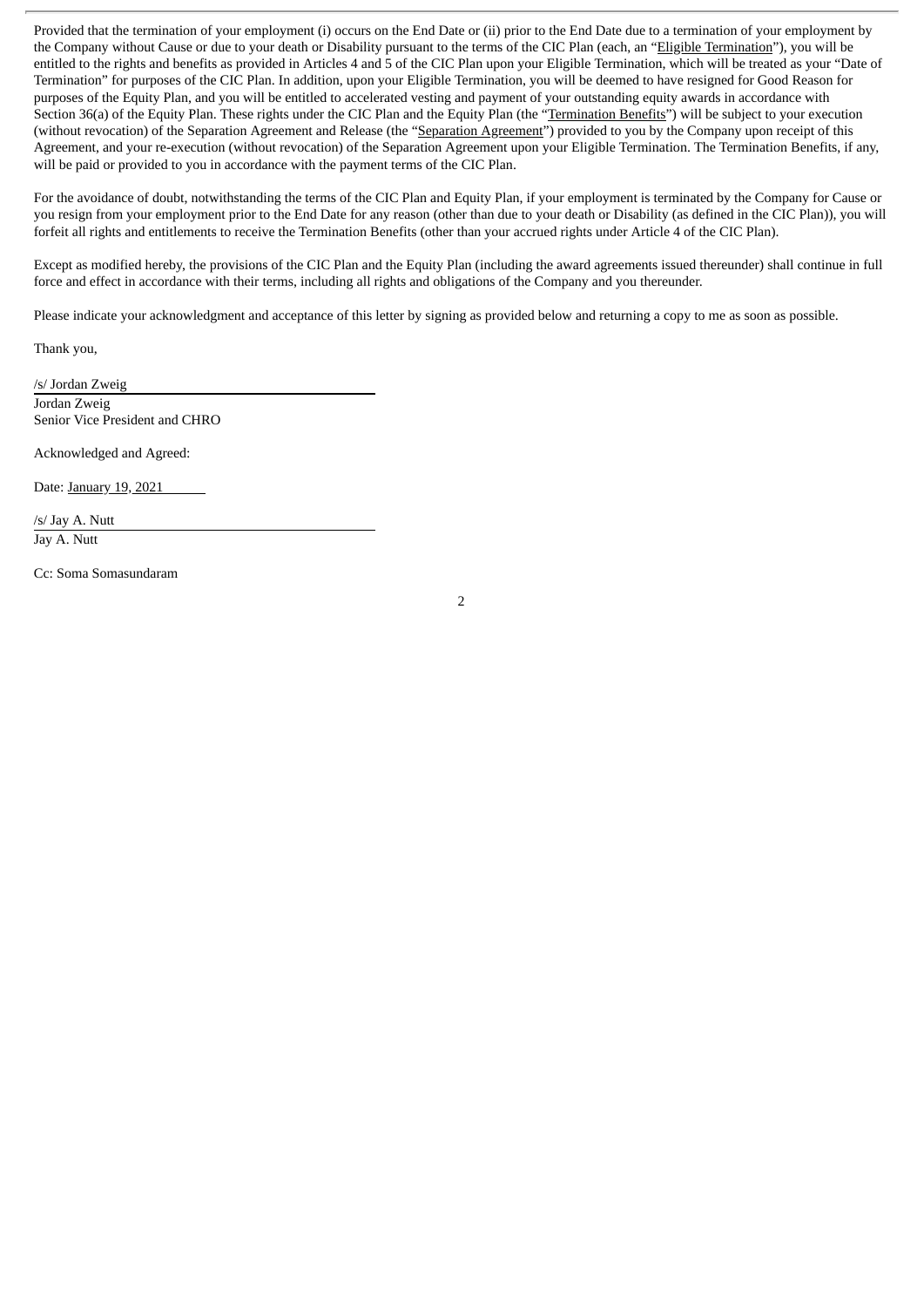# <span id="page-30-0"></span>**CHAMPIONX**

### **ChampionX Announces CFO Leadership Transition**

THE WOODLANDS, TX, January 19, 2021 - ChampionX Corporation (NASDAQ: CHX) (the "Company" or "ChampionX") today announced that after a 35-year career in financial leadership roles, Jay A. Nutt is retiring from his position as Senior Vice President and Chief Financial Officer of the Company. Jay will transition from his role as CFO effective February 1, 2021, but will remain with the Company as an advisor through the second quarter of this year to ensure a smooth transition. The Company has appointed Kenneth M. Fisher as Executive Vice President and CFO effective February 1, 2021.

"I want to personally thank Jay for his leadership and important contributions to our organization over the last several years as we became a standalone publicly traded company and later completed our successful transformational merger with ChampionX during a challenging period for our energy industry. Jay has been a trusted business partner and I wish him the very best in his next chapter of life," said Sivasankaran "Soma" Somasundaram, ChampionX's President and Chief Executive Officer.

"It has been a privilege to serve as ChampionX's CFO and be part of such a purpose-driven company. With ChampionX's strategic business portfolio, talented leadership team and strong financial position, I am very confident that the Company is well positioned for continued success," said Mr. Nutt.

Mr. Somasundaram continued, "We are very excited about Ken joining our executive team. Ken comes to the CFO role at ChampionX already having a deep understanding of our businesses, strategy, and organization. His extensive business, strategy, and financial management expertise across the global energy value chain coupled with his strong leadership made him an excellent choice as we executed on our succession plans. Ken will be joining at a time of great potential for our business as we reap the benefits of the merger integration and continue strong execution on our operating plans and financial goals."

"I am very excited to join the leadership team of ChampionX. Over the last three years, I have had the privilege of serving on the ChampionX Board of Directors and getting to know Soma and his leadership team. ChampionX is a purpose-driven, industry leading company with exciting opportunities, superior leadership, and a great culture," said Mr. Fisher.

Mr. Fisher served as the Executive Vice President and Chief Financial Officer of Noble Energy Inc., an oil and natural gas exploration and production company, from 2009 until its acquisition by Chevron in October 2020. He also served as Chair of the Board of Noble Midstream Partners (NASDAQ: NBLX) from 2016 until October 2020. Before joining Noble Energy, he served in a number of senior leadership roles at Shell, including as Executive Vice President of Finance for Upstream Americas, Director of Strategy & Business Development for Royal Dutch Shell plc in The Hague, Executive Vice President of Strategy and Portfolio for Global Downstream in London, and Chief Financial Officer of Shell Oil Products U.S. Prior to joining Shell in 2002, Mr. Fisher held senior finance positions within business units of General Electric Company. He has also served on the ChampionX Board of Directors and as Chairman of the Audit Committee of the Board since 2018. Mr. Fisher will resign from the Board effective February 1, 2021.